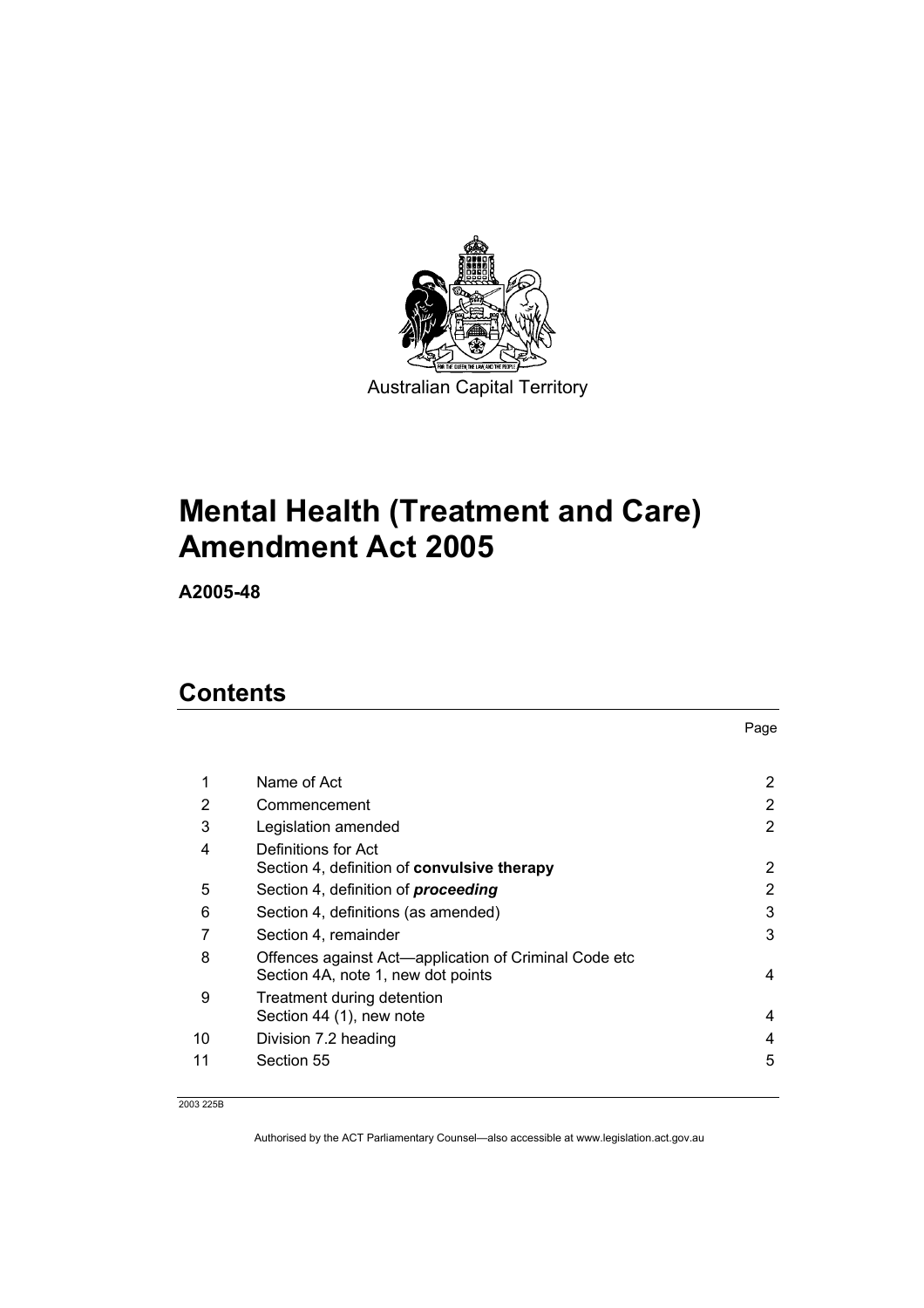#### Contents

|                   |                                      |                                                            | Page |
|-------------------|--------------------------------------|------------------------------------------------------------|------|
| $12 \overline{ }$ | New subdivision 7.2.4                |                                                            |      |
| 13                | Sections 56 to 58                    |                                                            |      |
| 14                | Section 83                           |                                                            |      |
| 15                | Deciding questions<br>Section 85 (2) |                                                            |      |
| 16                | Section 105                          |                                                            |      |
| 17                | New dictionary                       |                                                            |      |
| 18                |                                      | Further amendments                                         | 24   |
|                   |                                      |                                                            |      |
| <b>Schedule 1</b> |                                      | <b>Consequential amendments</b>                            | 25   |
| <b>Part 1.1</b>   |                                      | <b>Children and Young People Act 1999</b>                  | 25   |
| <b>Part 1.2</b>   |                                      | <b>Crimes Act 1900</b>                                     | 25   |
| <b>Part 1.3</b>   |                                      | <b>Guardianship and Management of Property Act 1991</b>    | 26   |
| <b>Part 1.4</b>   |                                      | <b>Health Professionals Legislation Amendment Act 2004</b> | 28   |
| <b>Part 1.5</b>   |                                      | <b>Powers of Attorney Act 1956</b>                         | 28   |

contents 2 Mental Health (Treatment and Care) Amendment Act 2005

A2005-48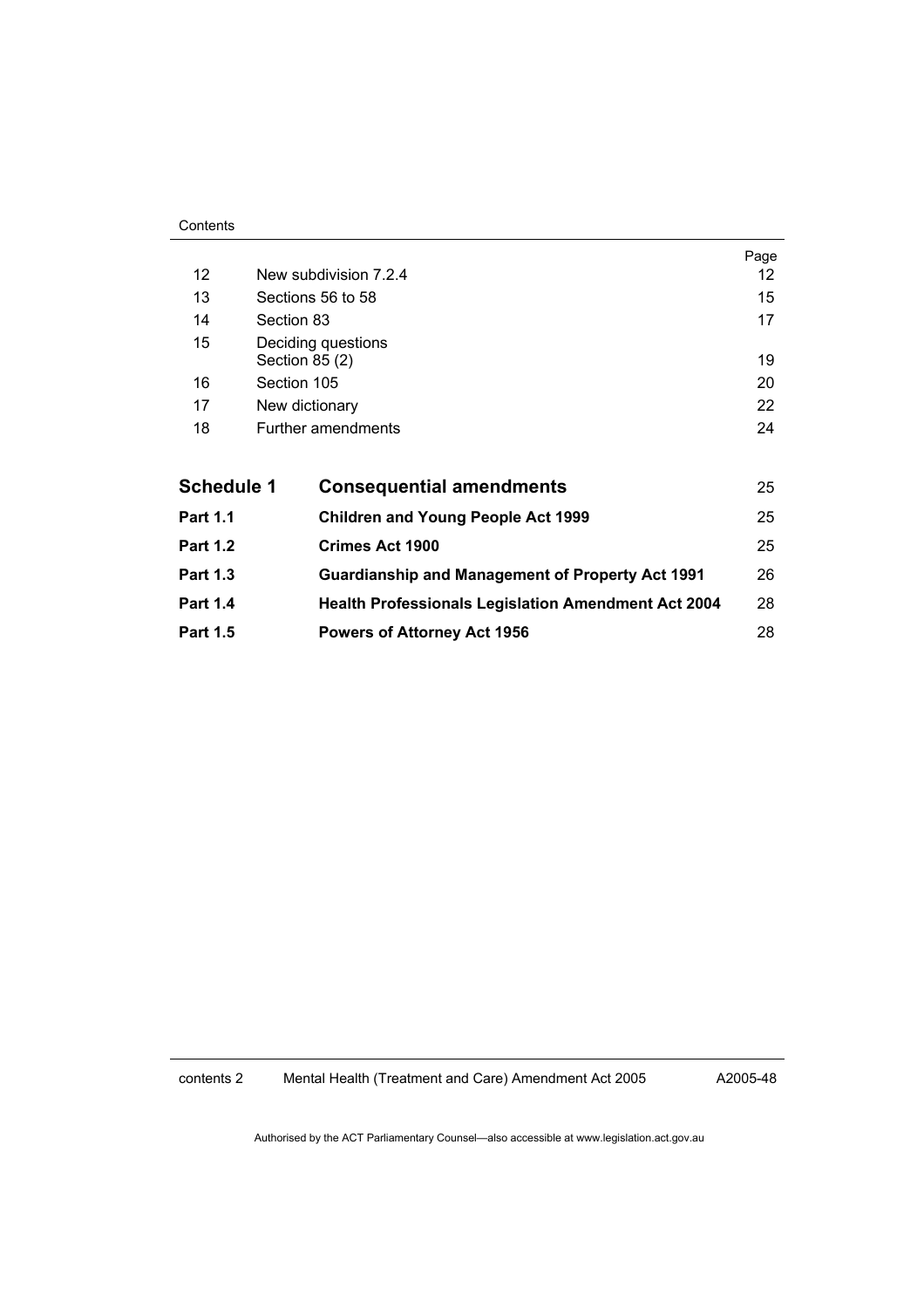

# **Mental Health (Treatment and Care) Amendment Act 2005**

**A2005-48** 

An Act to amend the *Mental Health (Treatment and Care) Act 1994*, and for other purposes

The Legislative Assembly for the Australian Capital Territory enacts as follows:

2003 225B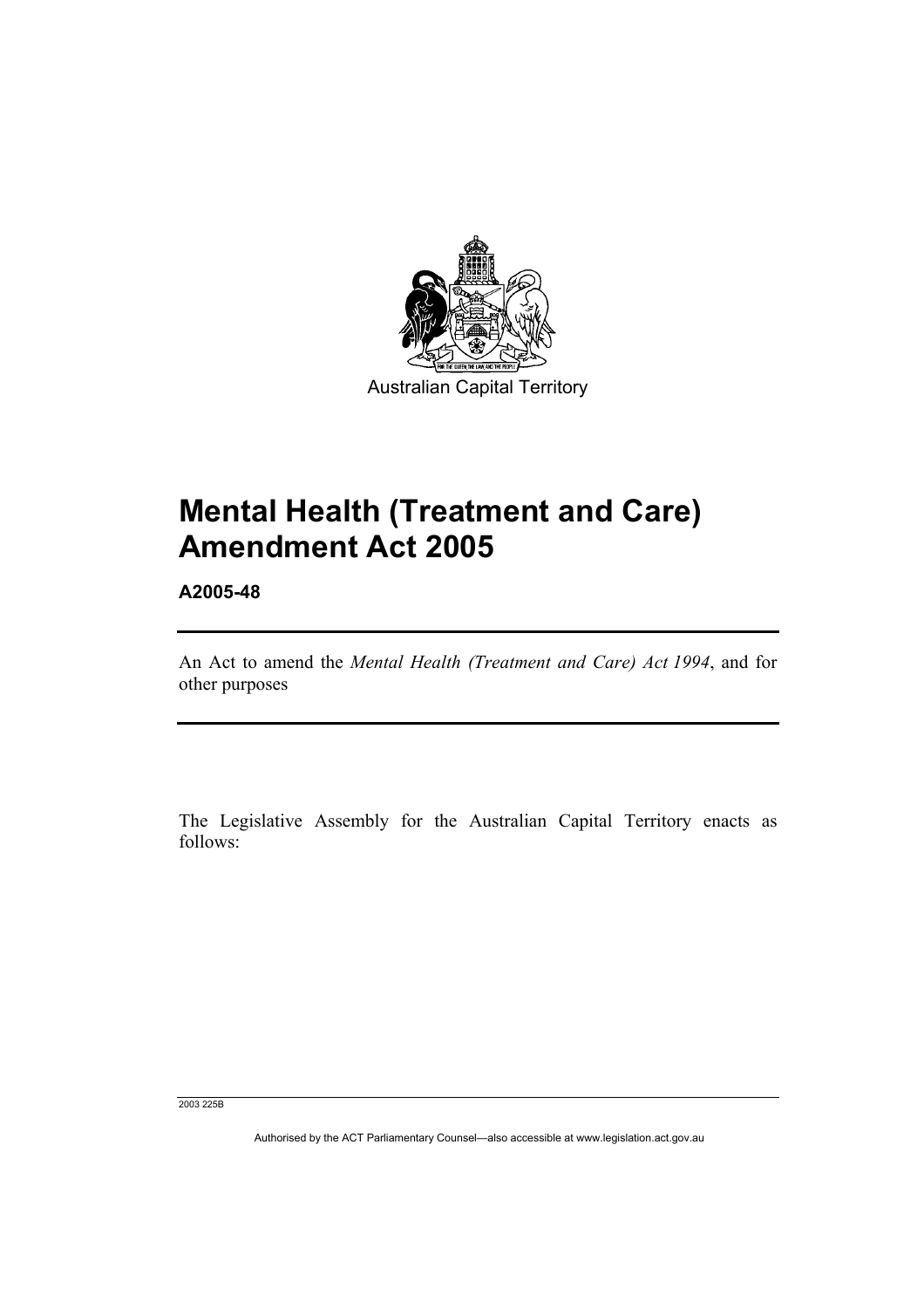|                         | <b>Name of Act</b>                                                                                                                         |  |
|-------------------------|--------------------------------------------------------------------------------------------------------------------------------------------|--|
|                         | This Act is the Mental Health (Treatment and Care) Amendment<br>Act 2005.                                                                  |  |
| $\mathbf{2}$            | <b>Commencement</b>                                                                                                                        |  |
|                         | This Act commences on the day after its notification day.                                                                                  |  |
|                         | <b>Note</b><br>The naming and commencement provisions automatically commence<br>on the notification day (see Legislation Act, $s$ 75 (1)). |  |
| $\overline{3}$          | <b>Legislation amended</b>                                                                                                                 |  |
|                         | This Act amends the Mental Health (Treatment and Care) Act 1994.                                                                           |  |
|                         | <b>Note</b><br>This Act also amends the following legislation (see sch 1):<br>Children and Young People Act 1999                           |  |
|                         | Crimes Act 1900                                                                                                                            |  |
|                         | Guardianship and Management of Property Act 1991                                                                                           |  |
|                         | Health Professionals Legislation Amendment Act 2004                                                                                        |  |
|                         | Powers of Attorney Act 1956.                                                                                                               |  |
| $\overline{\mathbf{4}}$ | <b>Definitions for Act</b><br>Section 4, definition of convulsive therapy                                                                  |  |
|                         | omit                                                                                                                                       |  |
| 5                       | Section 4, definition of proceeding                                                                                                        |  |
|                         | substitute                                                                                                                                 |  |
|                         | <i>proceeding</i> means an inquiry, review or any other proceeding of the<br>tribunal.                                                     |  |
|                         | <b>Examples of proceeding</b>                                                                                                              |  |
|                         | hearing an application for a psychiatric treatment order<br>1                                                                              |  |
|                         |                                                                                                                                            |  |
| page 2                  | Mental Health (Treatment and Care) Amendment Act 2005<br>A2005-48                                                                          |  |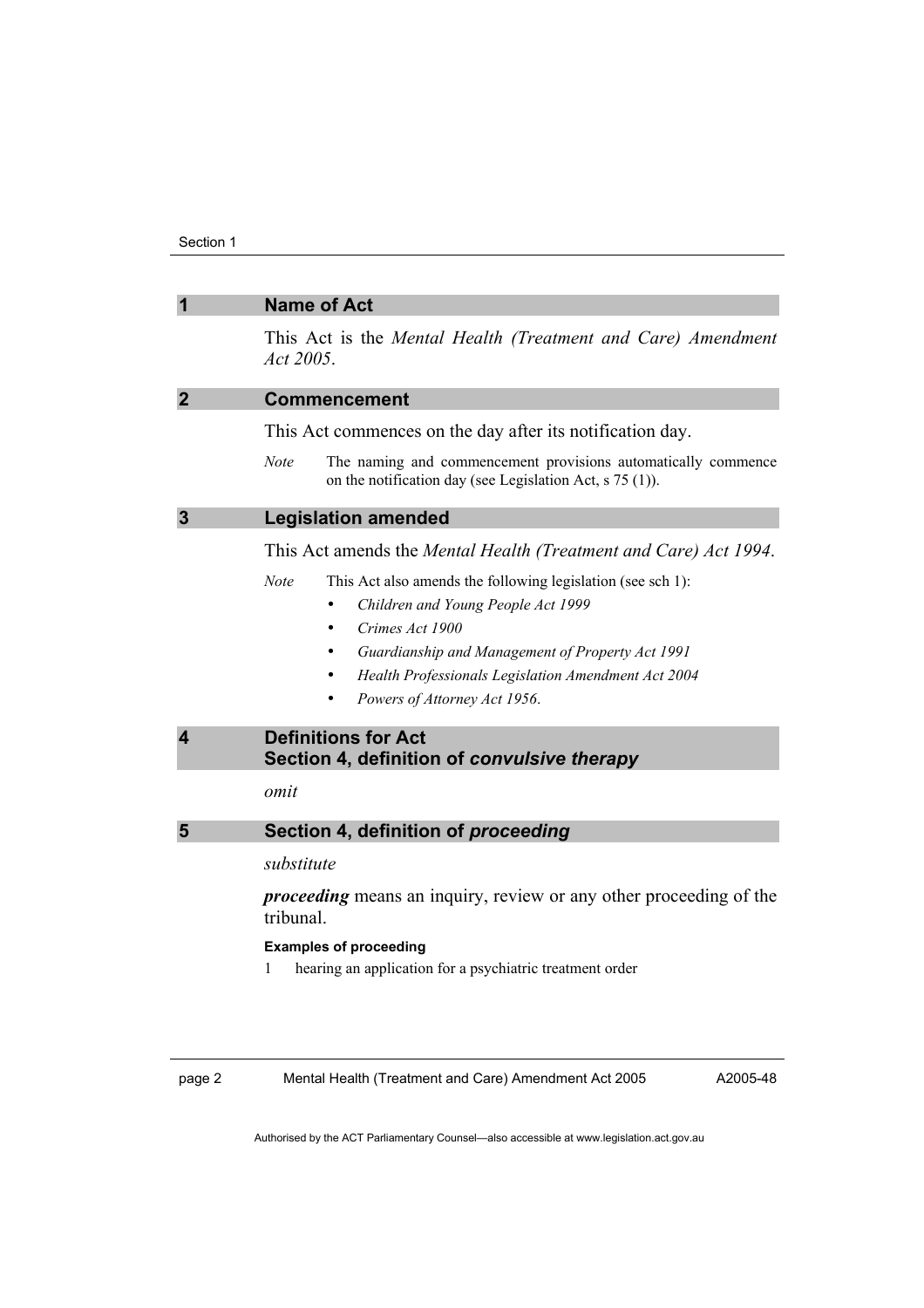- 2 hearing an application for an emergency electroconvulsive therapy order
- *Note* An example is part of the Act, is not exhaustive and may extend, but does not limit, the meaning of the provision in which it appears (see Legislation Act, s 126 and s 132).

#### **6 Section 4, definitions (as amended)**

*relocate to dictionary* 

#### **7 Section 4, remainder**

*substitute* 

#### **3 Dictionary**

The dictionary at the end of this Act is part of this Act.

*Note 1* The dictionary at the end of this Act defines certain terms used in this Act, and includes references (*signpost definitions*) to other terms defined elsewhere in this Act.

For example, the signpost definition '*electroconvulsive therapy*—see section 55.' means that the term 'electroconvulsive therapy' is defined in that section.

*Note 2* A definition in the dictionary (including a signpost definition) applies to the entire Act unless the definition, or another provision of the Act, provides otherwise or the contrary intention otherwise appears (see Legislation Act, s 155 and s 156 (1)).

#### **4 Notes**

A note included in this Act is explanatory and is not part of this Act.

*Note* See the Legislation Act, s 127 (1), (4) and (5) for the legal status of notes.

A2005-48

Mental Health (Treatment and Care) Amendment Act 2005

page 3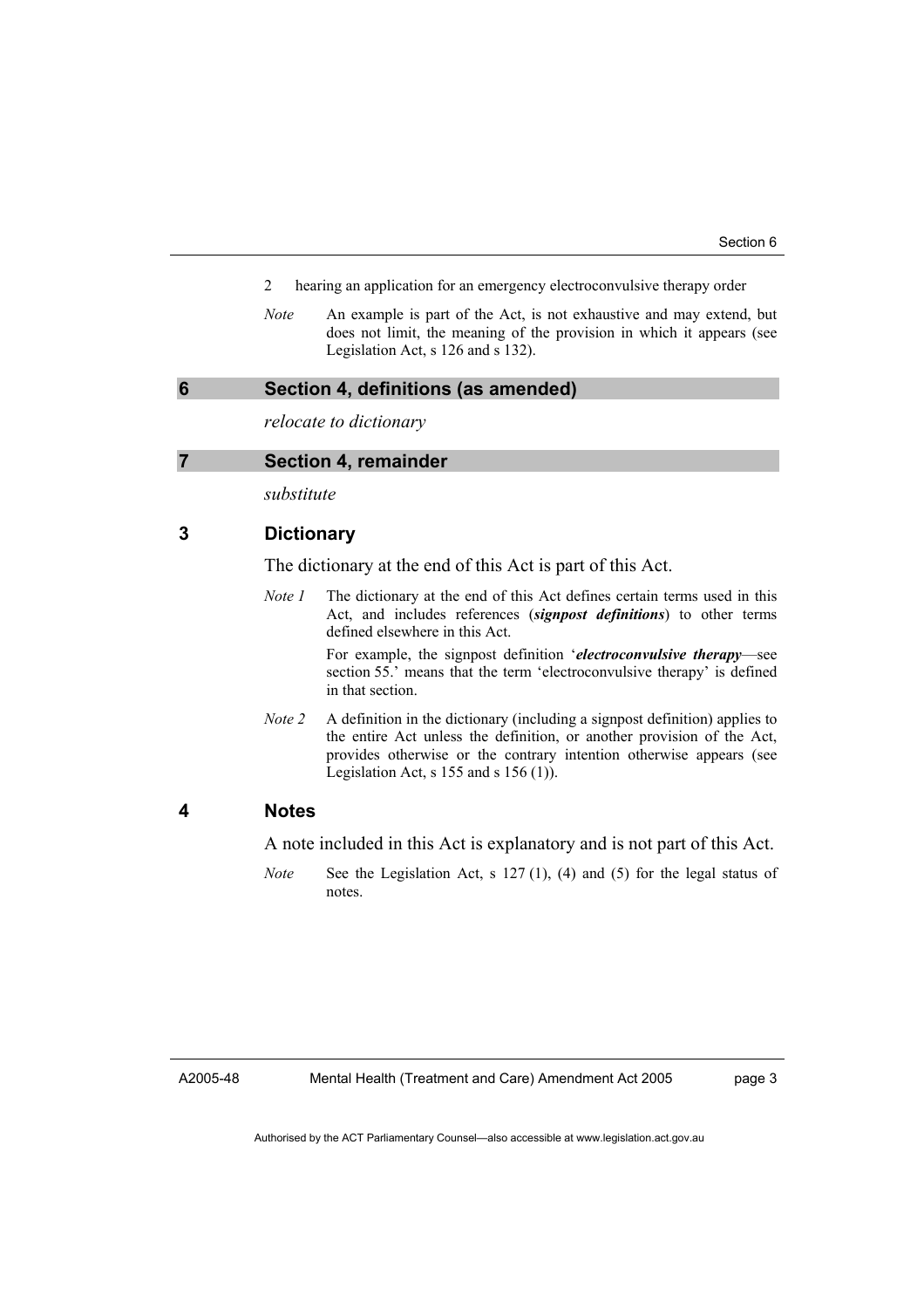

#### *insert*

- s 55B (Offence—electroconvulsive therapy without consent)
- s 55C (Offence—electroconvulsive therapy on more than 10 occasions since consent)
- s 55D (Offence—electroconvulsive therapy after consent withdrawn)
- s 55I (Offence—electroconvulsive therapy without electroconvulsive therapy order)
- s 55J (Offence—electroconvulsive therapy on more than 10 occasions since electroconvulsive therapy order)
- s 55K (Offence—electroconvulsive therapy after order consent withdrawn)
- s 56 (Offence—electroconvulsive therapy without doctor's consent)
- s 57 (1) (Doctor must record electroconvulsive therapy)
- s 57 (2)
- s 57 (3)
- s 58 (Electroconvulsive therapy records to be kept for 5 years)

#### **9 Treatment during detention Section 44 (1), new note**

#### *insert*

*Note* Special provisions apply for the emergency administration of electroconvulsive therapy (see subdiv 7.2.4).

#### **10 Division 7.2 heading**

*substitute* 

### **Division 7.2 Electroconvulsive therapy**

page 4 Mental Health (Treatment and Care) Amendment Act 2005

A2005-48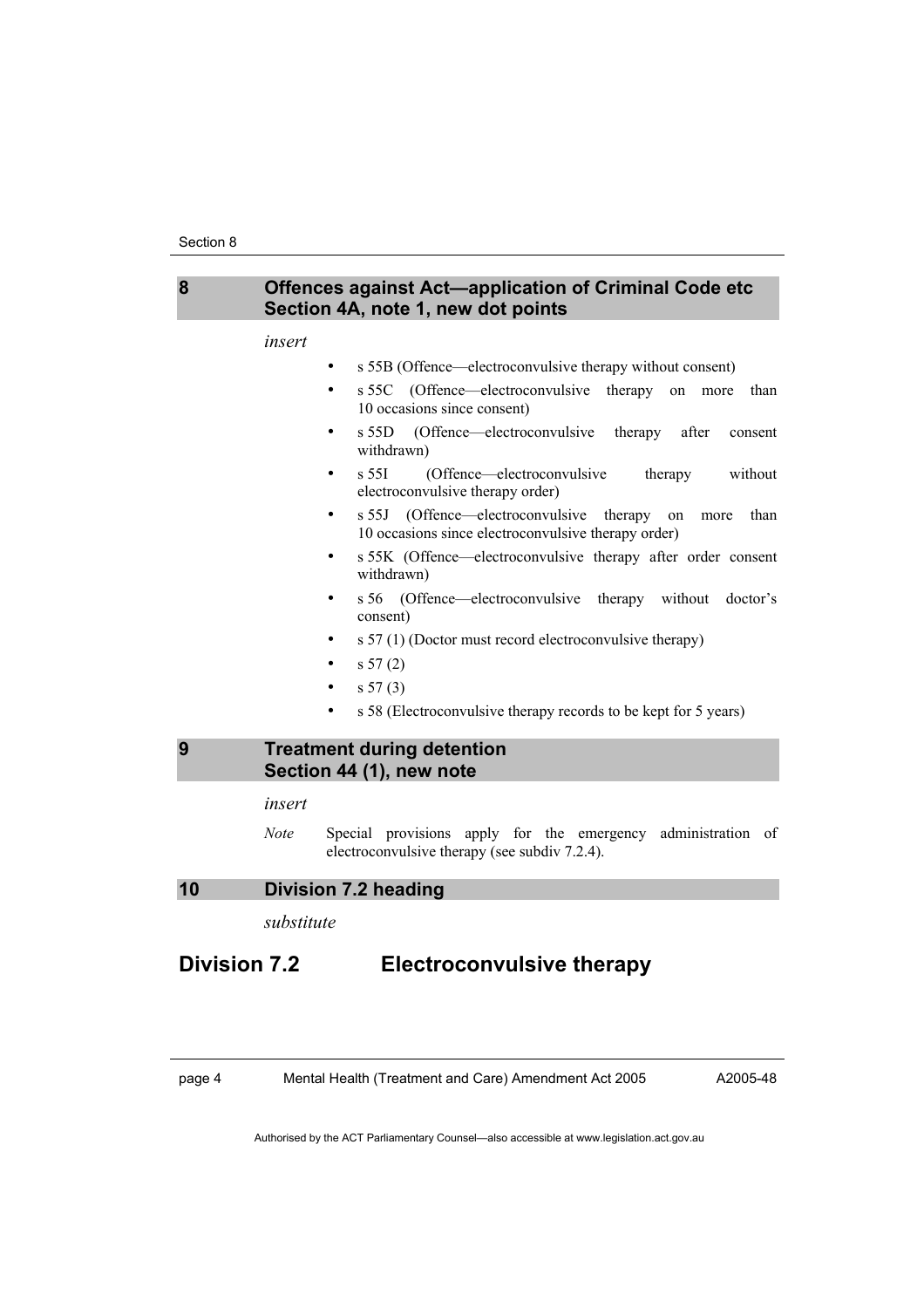#### **11 Section 55**

*substitute* 

#### **Subdivision 7.2.1 What is** *electroconvulsive therapy***?**

#### **55 What is** *electroconvulsive therapy***?**

For this Act:

*electroconvulsive therapy* means a procedure for the induction of an epileptiform convulsion in a person.

#### **Subdivision 7.2.2 Informed consent for electroconvulsive therapy**

#### **55A Electroconvulsive therapy may be administered with consent**

A doctor, or person authorised by a doctor, may administer electroconvulsive therapy to a person who is not the subject of a psychiatric treatment order if—

- (a) the person gives informed consent to the administration of the electroconvulsive therapy; and
- (b) the person has not had electroconvulsive therapy administered on 10 or more occasions since the consent; and
- (c) the person has not withdrawn the consent, either orally or in writing.

#### **55B Offence—electroconvulsive therapy without consent**

- (1) A doctor commits an offence if—
	- (a) a person has not given informed consent to the administration of electroconvulsive therapy; and
	- (b) the doctor—

A2005-48

Mental Health (Treatment and Care) Amendment Act 2005

page 5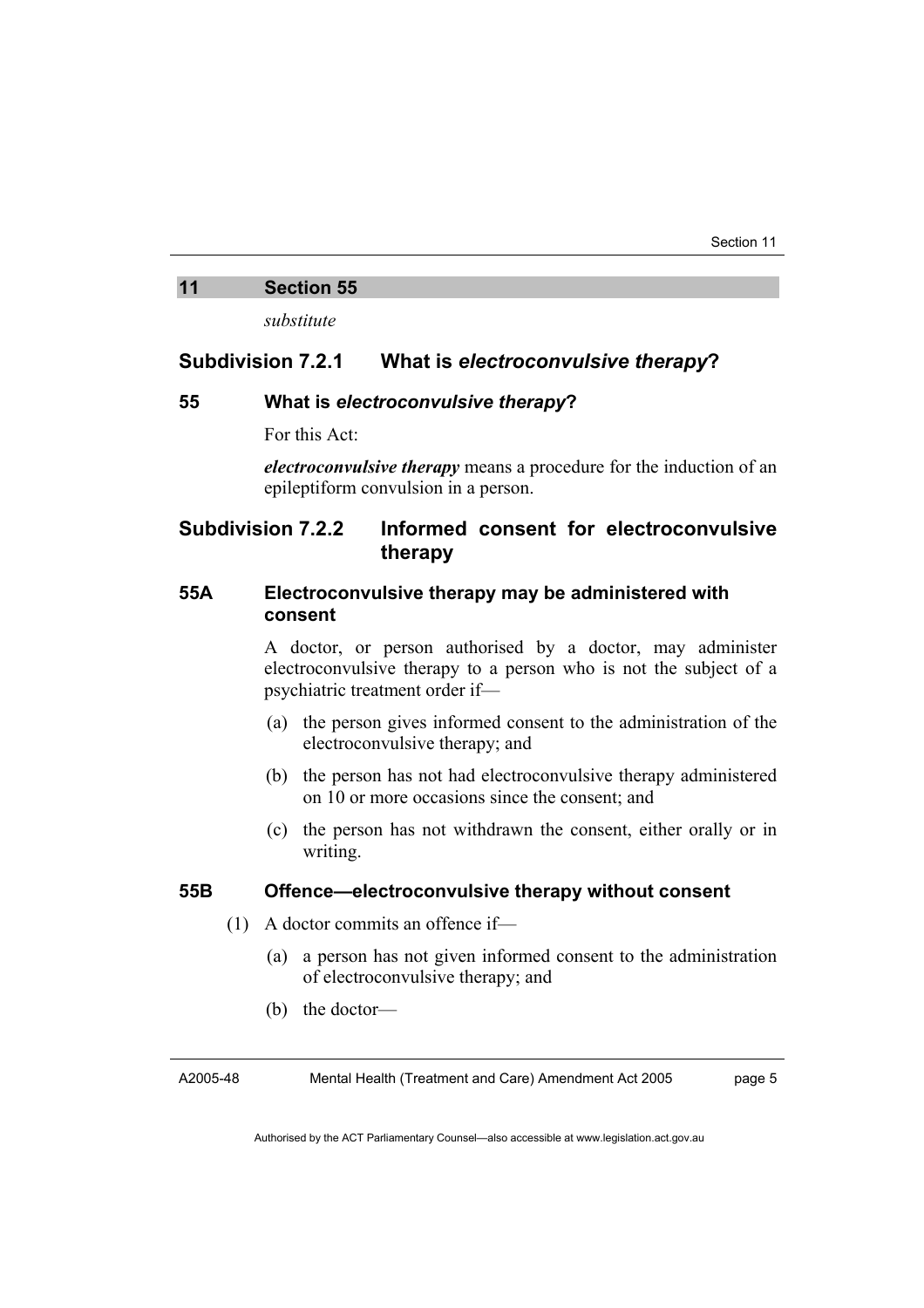- (i) administers electroconvulsive therapy to the person; or
- (ii) authorises the administration of electroconvulsive therapy to the person.

Maximum penalty: 50 penalty units, imprisonment for 6 months or both.

- (2) This section does not apply to the administration of electroconvulsive therapy to a person in accordance with—
	- (a) an electroconvulsive therapy order in force in relation to the person; or
	- (b) an emergency electroconvulsive therapy order in force in relation to the person.

#### **55C Offence—electroconvulsive therapy on more than 10 occasions since consent**

- (1) A doctor commits an offence if—
	- (a) a person has given informed consent to the administration of electroconvulsive therapy; and
	- (b) electroconvulsive therapy has been administered to the person on 10 or more occasions since the person consented; and
	- (c) the doctor—
		- (i) administers electroconvulsive therapy to the person; or
		- (ii) authorises the administration of electroconvulsive therapy to the person.

Maximum penalty: 50 penalty units, imprisonment for 6 months or both.

 (2) This section does not apply to the administration of electroconvulsive therapy to a person in accordance with—

A2005-48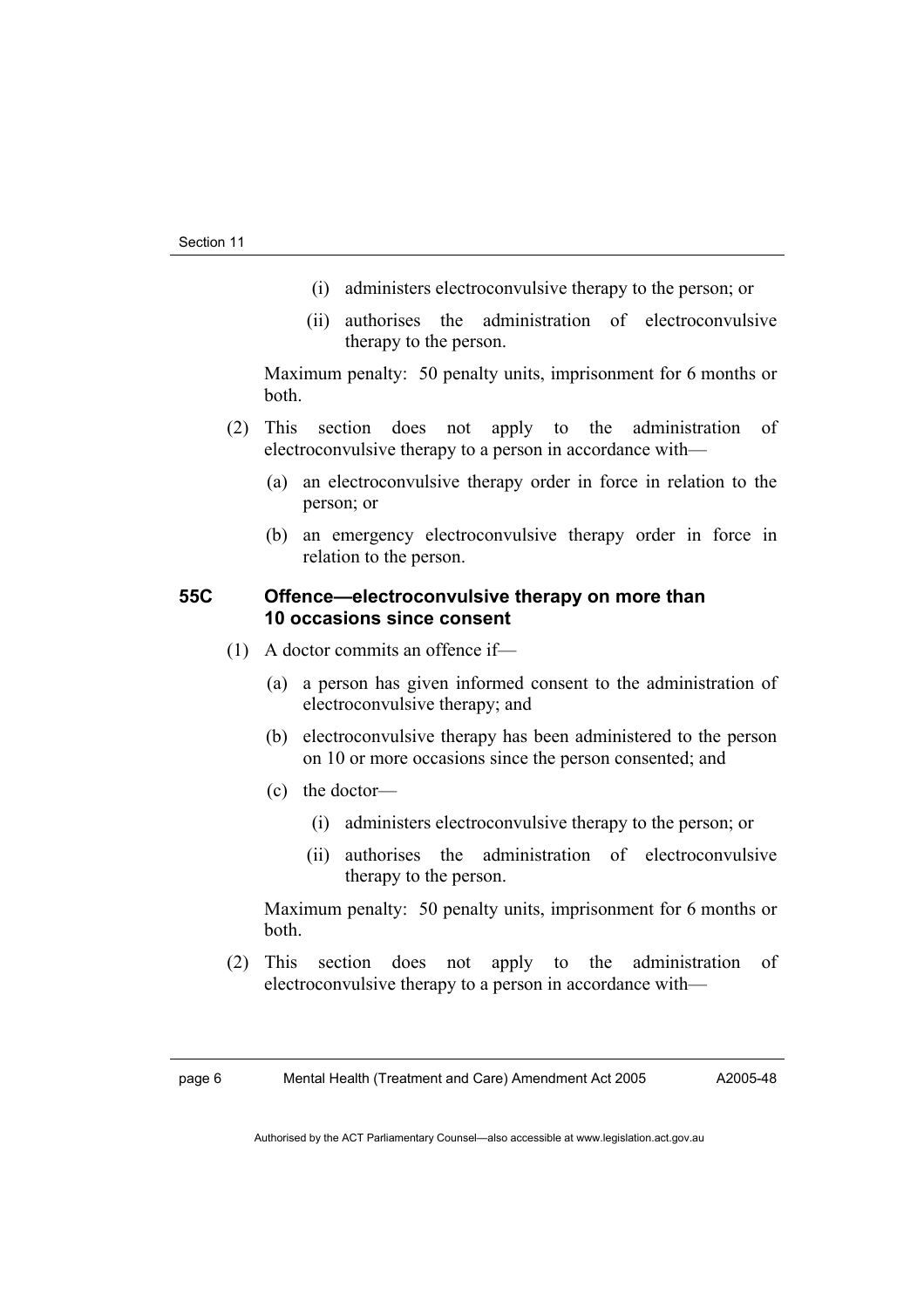- (a) an electroconvulsive therapy order in force in relation to the person; or
- (b) an emergency electroconvulsive therapy order in force in relation to the person.

#### **55D Offence—electroconvulsive therapy after consent withdrawn**

- (1) A doctor commits an offence if—
	- (a) a person has given informed consent to the administration of electroconvulsive therapy; and
	- (b) the person withdraws the consent, whether orally or in writing; and
	- (c) after the consent is withdrawn, the doctor—
		- (i) administers electroconvulsive therapy to the person; or
		- (ii) authorises the administration of electroconvulsive therapy to the person.

Maximum penalty: 50 penalty units, imprisonment for 6 months or both.

- (2) This section does not apply to the administration of electroconvulsive therapy to a person in accordance with—
	- (a) an electroconvulsive therapy order in force in relation to the person; or
	- (b) an emergency electroconvulsive therapy order in force in relation to the person.

A2005-48

page 7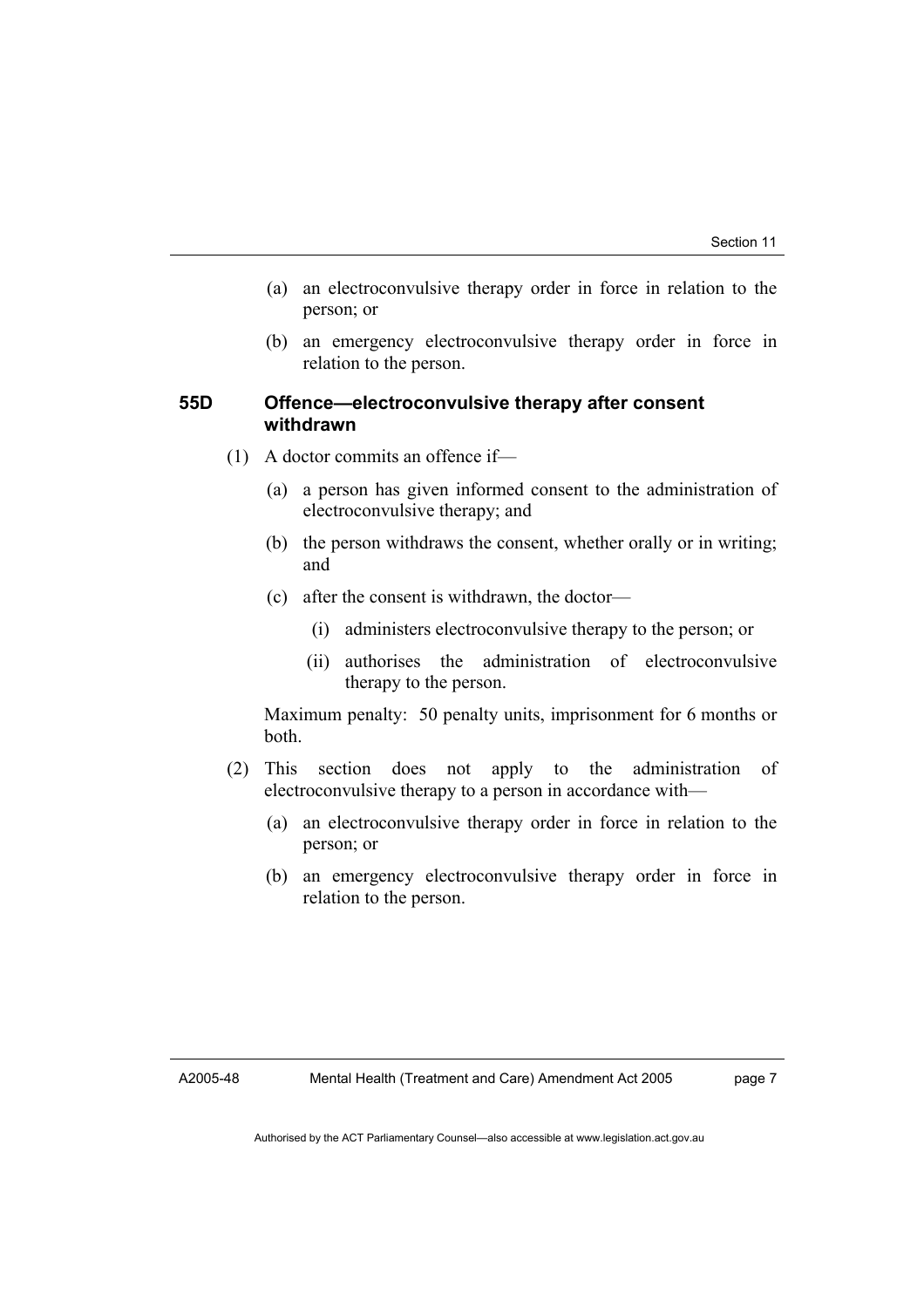#### **Subdivision 7.2.3 Electroconvulsive therapy orders**

#### **55E Electroconvulsive therapy may be administered under electroconvulsive therapy order**

A doctor, or person authorised by a doctor, may administer electroconvulsive therapy to a person who is the subject of a psychiatric treatment order if—

- (a) there is an electroconvulsive therapy order in force in relation to the person; and
- (b) the person has not had electroconvulsive therapy administered on 10 or more occasions since the electroconvulsive therapy order was made; and
- (c) if the electroconvulsive therapy order states that the person had the capacity to consent to the order, and gave informed consent to the order—the person has not withdrawn the consent, either orally or in writing.

#### **55F Application for electroconvulsive therapy order**

- (1) The chief psychiatrist or a doctor may apply for an order (an *electroconvulsive therapy order*) for the administration of electroconvulsive therapy to a person if—
	- (a) a psychiatric treatment order is in force in relation to the person; and
	- (b) the chief psychiatrist or doctor believes on reasonable grounds that—
		- (i) the administration of electroconvulsive therapy is likely to result in substantial benefit to the person; and
		- (ii) either—
			- (A) all other reasonable forms of treatment available have been tried but have not been successful; or

page 8 Mental Health (Treatment and Care) Amendment Act 2005 A2005-48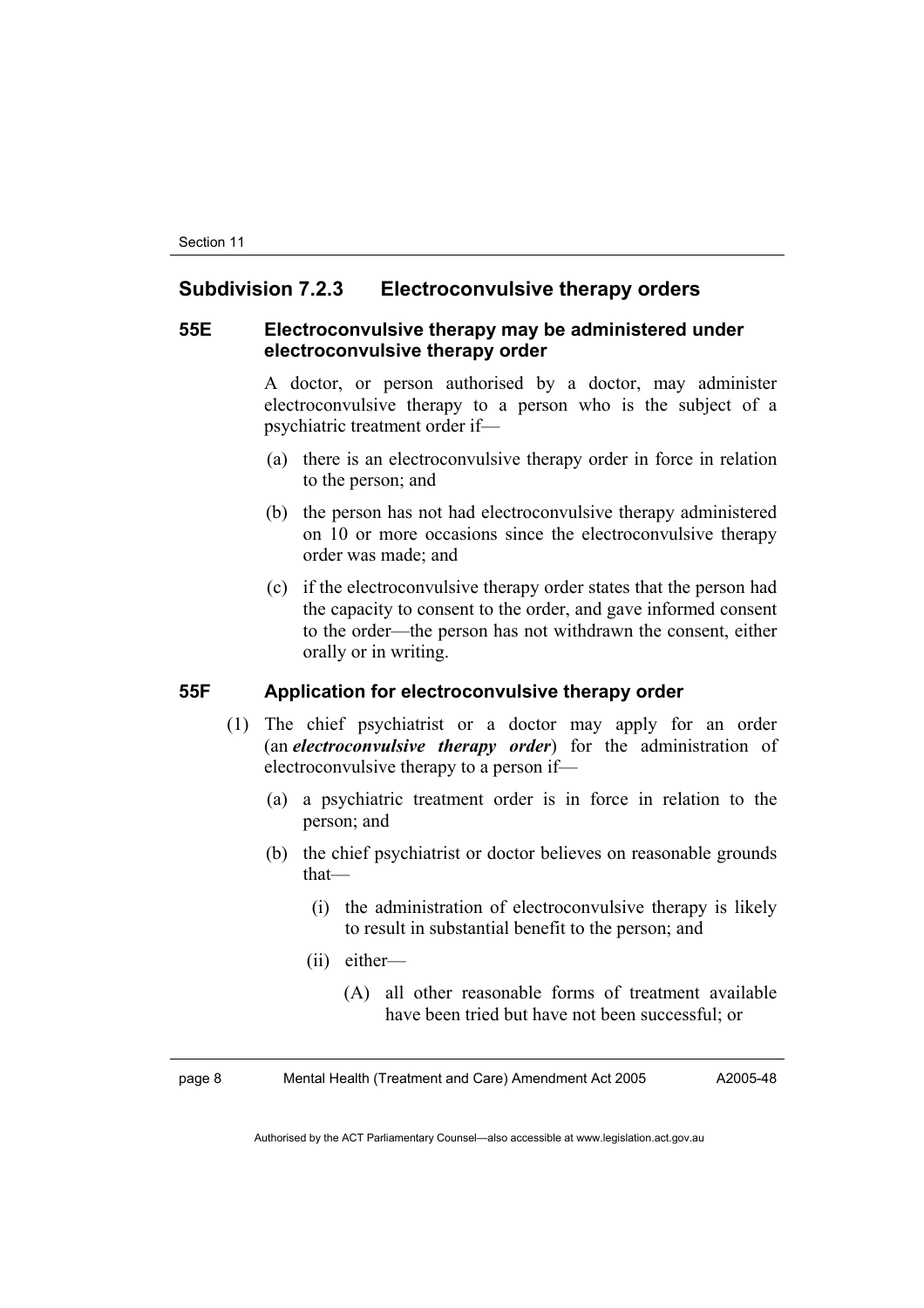- (B) the treatment is the most appropriate treatment reasonably available.
- (2) The application must be supported by the evidence of a psychiatrist other than the applicant.

#### **55G Criteria for making electroconvulsive therapy order**

The tribunal may make an electroconvulsive therapy order in relation to a person who is the subject of a psychiatric treatment order if—

- (a) the person—
	- (i) has given informed consent to the administration of electroconvulsive therapy; and
	- (ii) has not withdrawn the consent, either orally or in writing; or
- (b) the tribunal is satisfied that—
	- (i) the person is, because of mental illness, incapable of weighing the considerations involved in deciding whether or not to consent to the administration of electroconvulsive therapy; and
	- (ii) the administration of electroconvulsive therapy is likely to result in substantial benefit to the person; and
	- (iii) either—
		- (A) all other reasonable forms of treatment available have been tried but have not been successful; or
		- (B) the treatment is the most appropriate treatment reasonably available.

A2005-48

page 9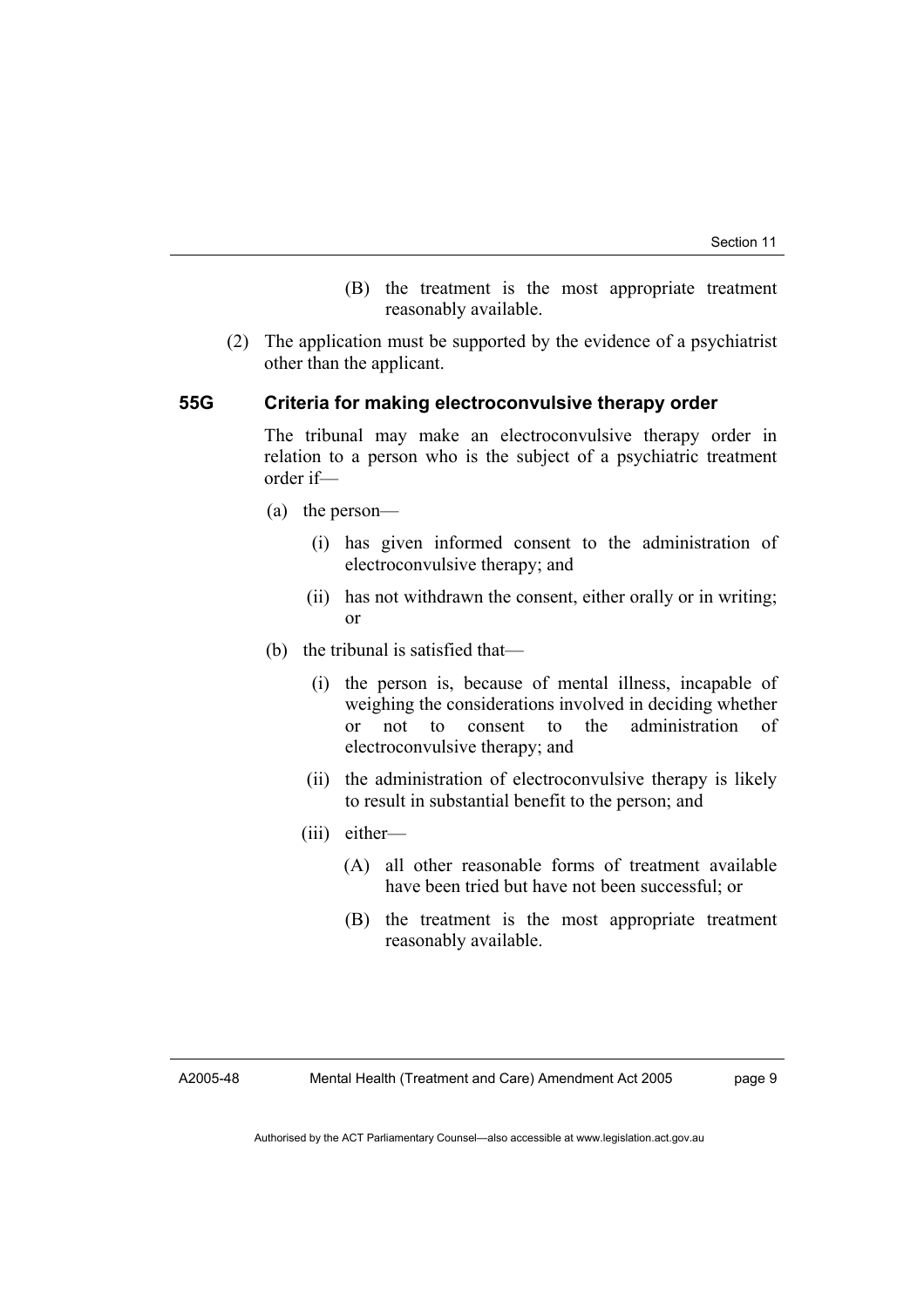#### **55H Content of electroconvulsive therapy order**

An electroconvulsive therapy order made in relation to a person must—

- (a) state that the person may be given electroconvulsive therapy; and
- (b) include a statement that the person—
	- (i) has the capacity to consent to the order, and gives informed consent; or
	- (ii) does not have the capacity to consent to the order.

*Note* The tribunal must give a copy of the order to certain people (see s 105).

#### **55I Offence—electroconvulsive therapy without electroconvulsive therapy order**

- (1) A doctor commits an offence if—
	- (a) a psychiatric treatment order is in force in relation to a person; and
	- (b) an electroconvulsive therapy order is not in force in relation to the person; and
	- (c) the doctor—
		- (i) administers electroconvulsive therapy to the person; or
		- (ii) authorises the administration of electroconvulsive therapy to the person.

Maximum penalty: 50 penalty units, imprisonment for 6 months or both.

 (2) This section does not apply to the administration of electroconvulsive therapy to a person in accordance with an emergency electroconvulsive therapy order in force in relation to the person.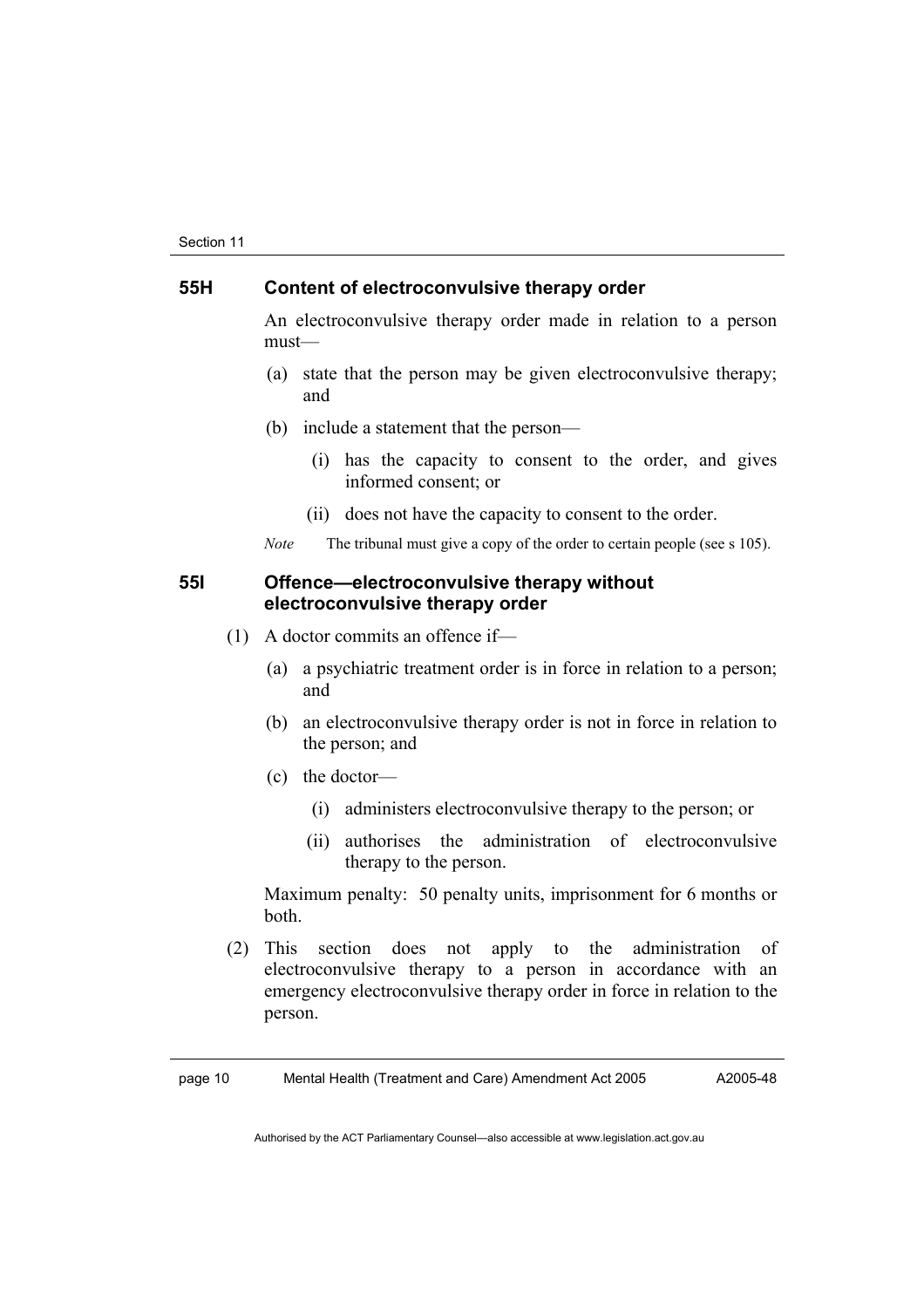#### **55J Offence—electroconvulsive therapy on more than 10 occasions since electroconvulsive therapy order**

- (1) A doctor commits an offence if—
	- (a) a psychiatric treatment order is in force in relation to a person; and
	- (b) an electroconvulsive therapy order is in force in relation to the person; and
	- (c) electroconvulsive therapy has been administered to the person on 10 or more occasions since the tribunal made the electroconvulsive therapy order; and
	- (d) the doctor—
		- (i) administers electroconvulsive therapy to the person; or
		- (ii) authorises the administration of electroconvulsive therapy to the person.

Maximum penalty: 50 penalty units, imprisonment for 6 months or both.

 (2) This section does not apply to the administration of electroconvulsive therapy to a person in accordance with an emergency electroconvulsive therapy order in force in relation to the person.

#### **55K Offence—electroconvulsive therapy after order consent withdrawn**

- (1) A doctor commits an offence if—
	- (a) a psychiatric treatment order is in force in relation to a person; and
	- (b) an electroconvulsive therapy order is in force in relation to the person; and

A2005-48 Mental Health (Treatment and Care) Amendment Act 2005 page 11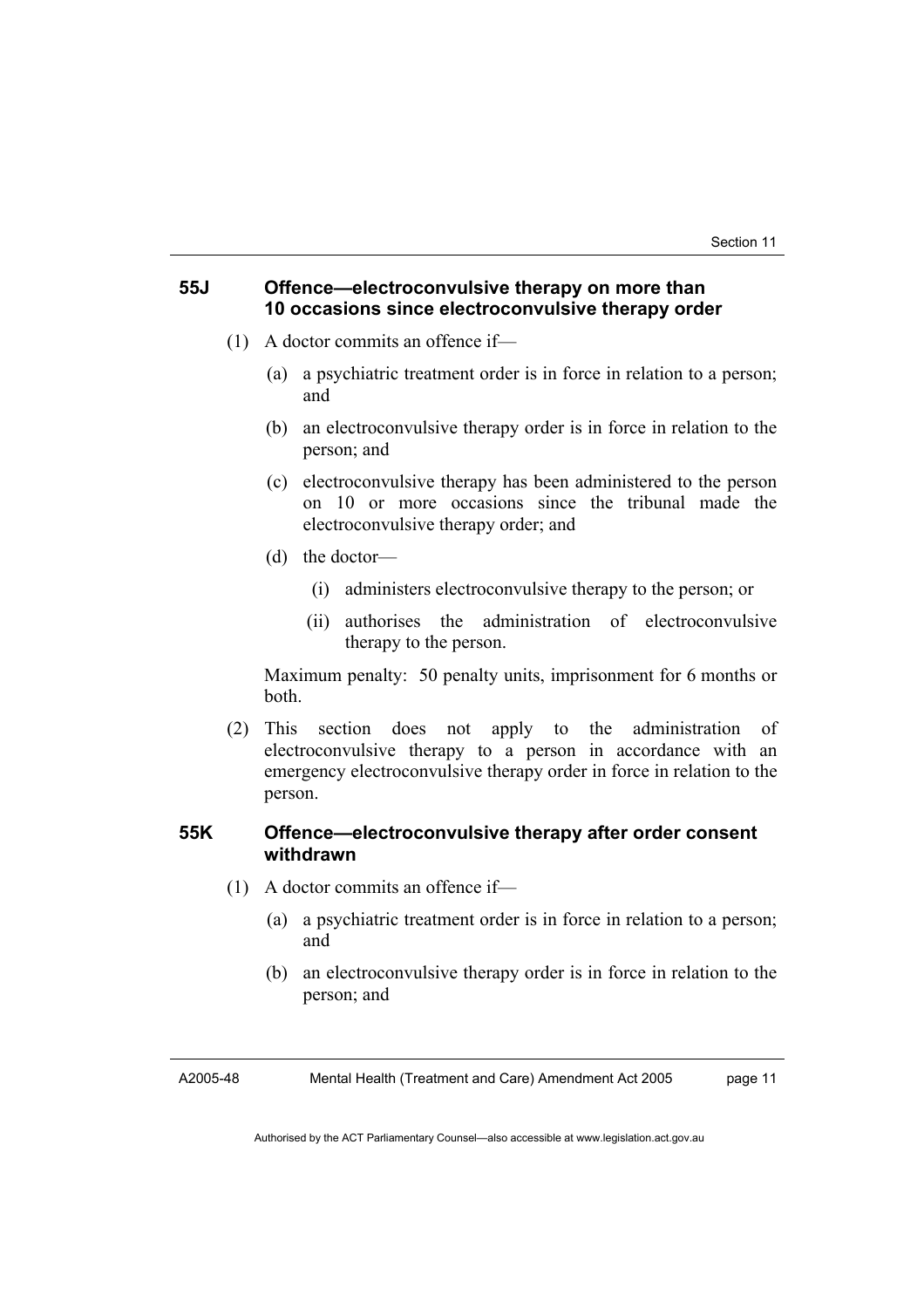- (c) the electroconvulsive therapy order states that the person has the capacity to consent to the order, and gives informed consent; and
- (d) the person withdraws the consent, whether orally or in writing; and
- (e) after the consent is withdrawn, the doctor—
	- (i) administers electroconvulsive therapy to the person; or
	- (ii) authorises the administration of electroconvulsive therapy to the person.

Maximum penalty: 50 penalty units, imprisonment for 6 months or both.

 (2) This section does not apply to the administration of electroconvulsive therapy to a person in accordance with an emergency electroconvulsive therapy order in force in relation to the person.

#### **12 New subdivision 7.2.4**

*insert* 

#### **Subdivision 7.2.4 Emergency electroconvulsive therapy orders**

#### **55L Electroconvulsive therapy may be administered under emergency electroconvulsive therapy order**

A doctor, or person authorised by a doctor, may administer electroconvulsive therapy to a person if—

- (a) there is an emergency electroconvulsive therapy order in force in relation to the person; and
- (b) the electroconvulsive therapy is administered in accordance with the emergency electroconvulsive therapy order.

page 12 Mental Health (Treatment and Care) Amendment Act 2005 A2005-48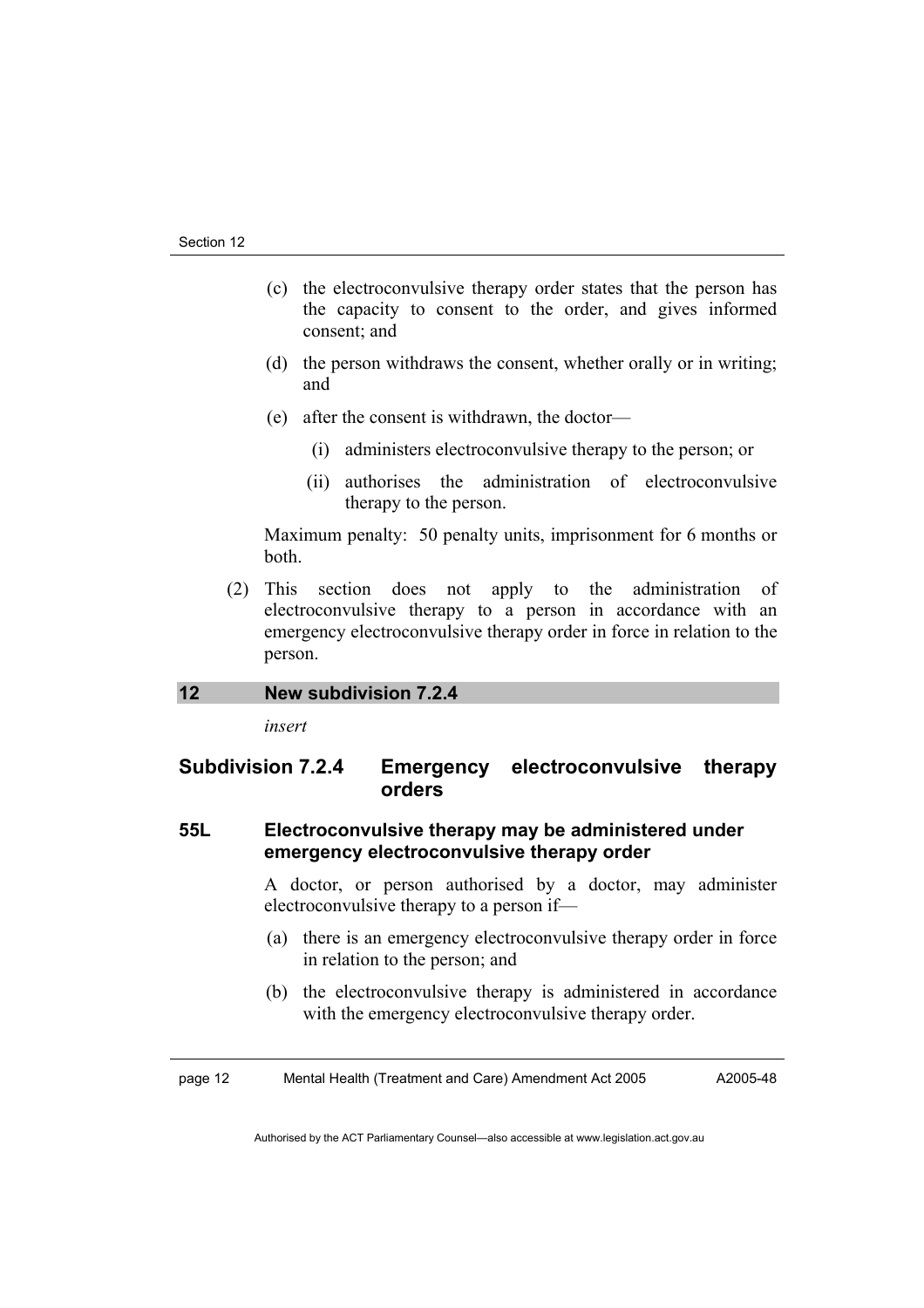#### **55M Application for emergency electroconvulsive therapy order**

- (1) The chief psychiatrist and a doctor may jointly apply for an order (an *emergency electroconvulsive therapy order*) for the emergency administration of electroconvulsive therapy to a person if the chief psychiatrist and doctor believe on reasonable grounds that—
	- (a) the person is at least 16 years old; and
	- (b) the person has a mental illness; and
	- (c) the administration of the electroconvulsive therapy is necessary to save the person's life.
- (2) The application must be accompanied by—
	- (a) if a psychiatric treatment order is in force in relation to the person—an application for an electroconvulsive therapy order in relation to the person; or
	- (b) an application for both a psychiatric treatment order and an electroconvulsive therapy order in relation to the person.
	- *Note 1* The registrar must give a copy of the application and accompanying documents to the following people as soon as practicable (and within 24 hours) after the application is lodged:
		- the president of the tribunal
		- the public advocate
		- if the person is a child—the C&YP chief executive (see s 87).
	- *Note 2* Certain people are entitled to appear and give evidence, and be represented, at the proceeding including:
		- the person who is the subject of the proceeding
		- the public advocate
		- the discrimination commissioner.

Other people are also entitled to appear (see s 89).

A2005-48

Mental Health (Treatment and Care) Amendment Act 2005

page 13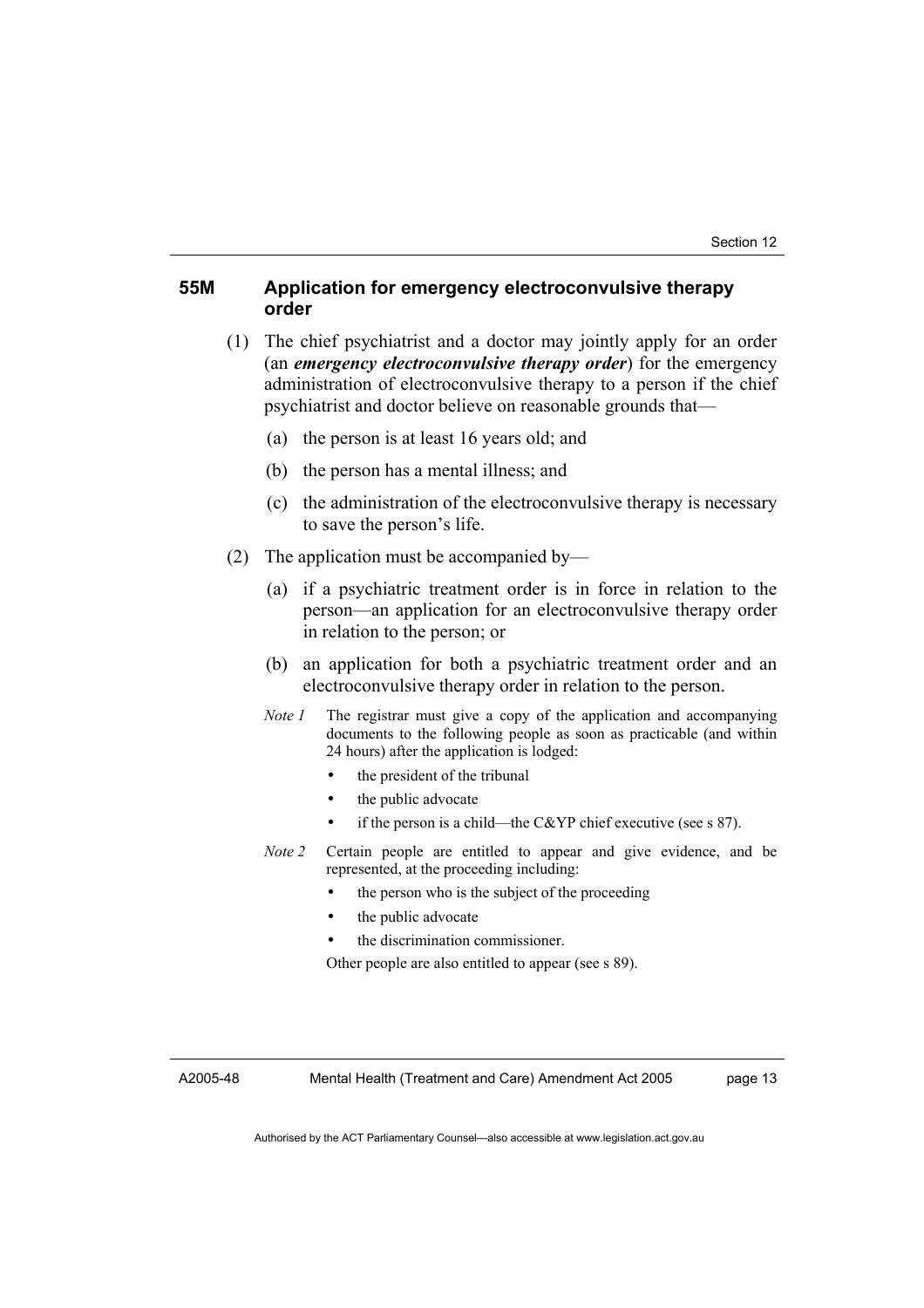#### **55N Criteria for making emergency electroconvulsive therapy order**

- (1) The tribunal may make an emergency electroconvulsive therapy order in relation to a person if satisfied that—
	- (a) the person is at least 16 years old; and
	- (b) the person has a mental illness; and
	- (c) the person is, because of the mental illness, incapable of weighing the considerations involved in deciding whether or not to consent to the administration of electroconvulsive therapy; and
	- (d) the administration of electroconvulsive therapy is necessary to save the person's life; and
	- (e) either—
		- (i) all other reasonable forms of treatment available have been tried but have not been successful; or
		- (ii) the treatment is the most appropriate treatment reasonably available.
- (2) In making an emergency electroconvulsive therapy order in relation to a person, the tribunal must take into account the following:
	- (a) the views and wishes of the person, so far as they can be found out;
	- (b) the views and wishes of the people responsible for the day-today care of the person, so far as those views and wishes are made known to the tribunal;
	- (c) the views of the people appearing at the proceeding.

#### **55O Content of an emergency electroconvulsive therapy order**

An emergency electroconvulsive therapy order made in relation to a person must state that—

page 14 Mental Health (Treatment and Care) Amendment Act 2005 A2005-48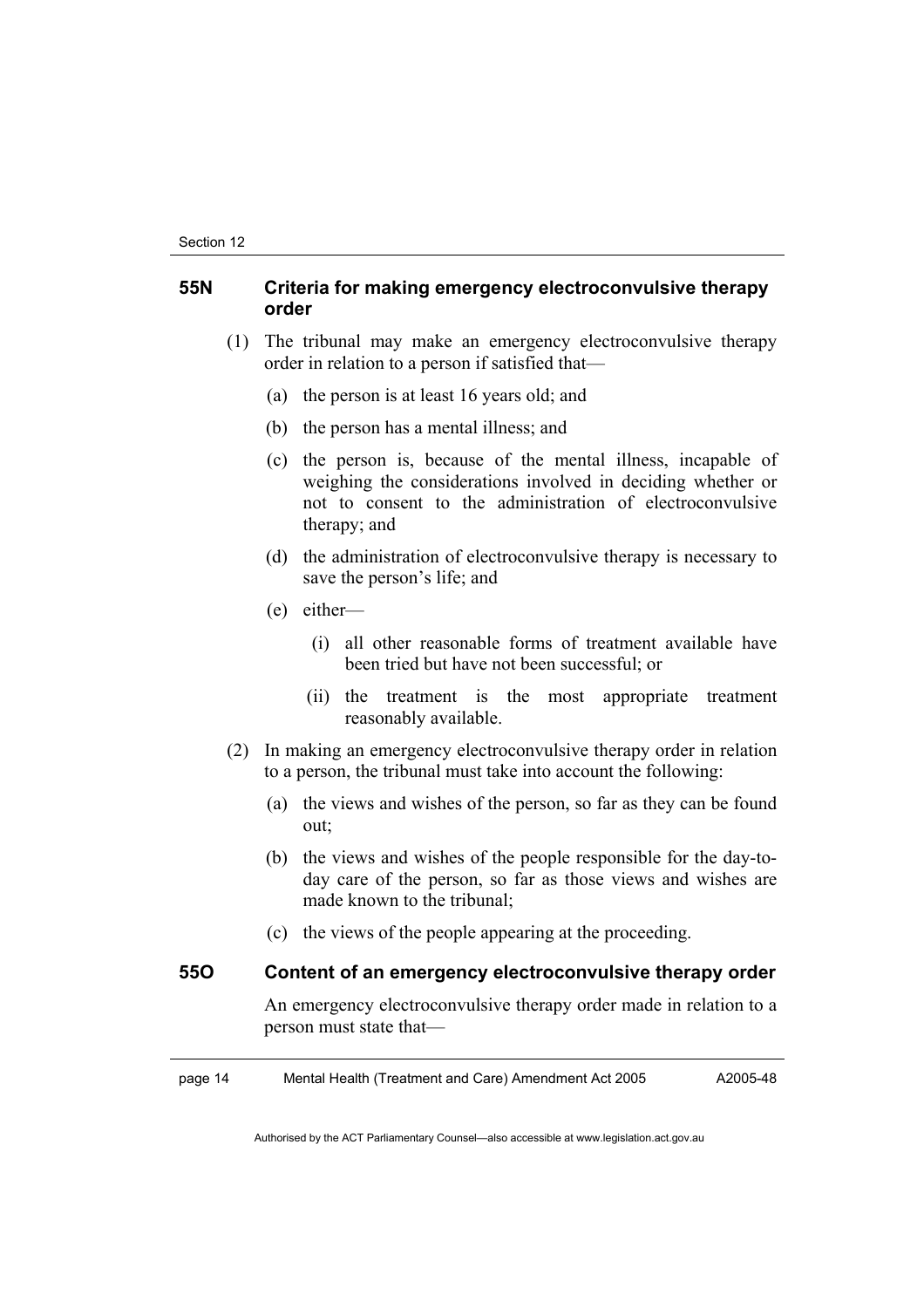- (a) electroconvulsive therapy may be administered to the person on a stated number of occasions (not more than 3); and
- (b) the order expires a stated number of days (not more than 7) after it is made.
- *Note* The tribunal must give a copy of the order to certain people within 24 hours (see s 105).

#### **55P Conflict between orders**

If an emergency electroconvulsive therapy order is in force in relation to a person and the tribunal makes another order in relation to the person, the emergency electroconvulsive therapy order ceases to be in force.

#### **13 Sections 56 to 58**

*substitute* 

#### **Subdivision 7.2.5 Only doctor or authorised person to administer electroconvulsive therapy**

#### **56 Offence—electroconvulsive therapy without doctor's consent**

A person commits an offence if—

- (a) the person administers electroconvulsive therapy to someone else; and
- (b) the person is not a doctor; and
- (c) the person is not authorised by a doctor to administer the electroconvulsive therapy.

Maximum penalty: 100 penalty units, imprisonment for 1 year or both.

A2005-48

Mental Health (Treatment and Care) Amendment Act 2005

page 15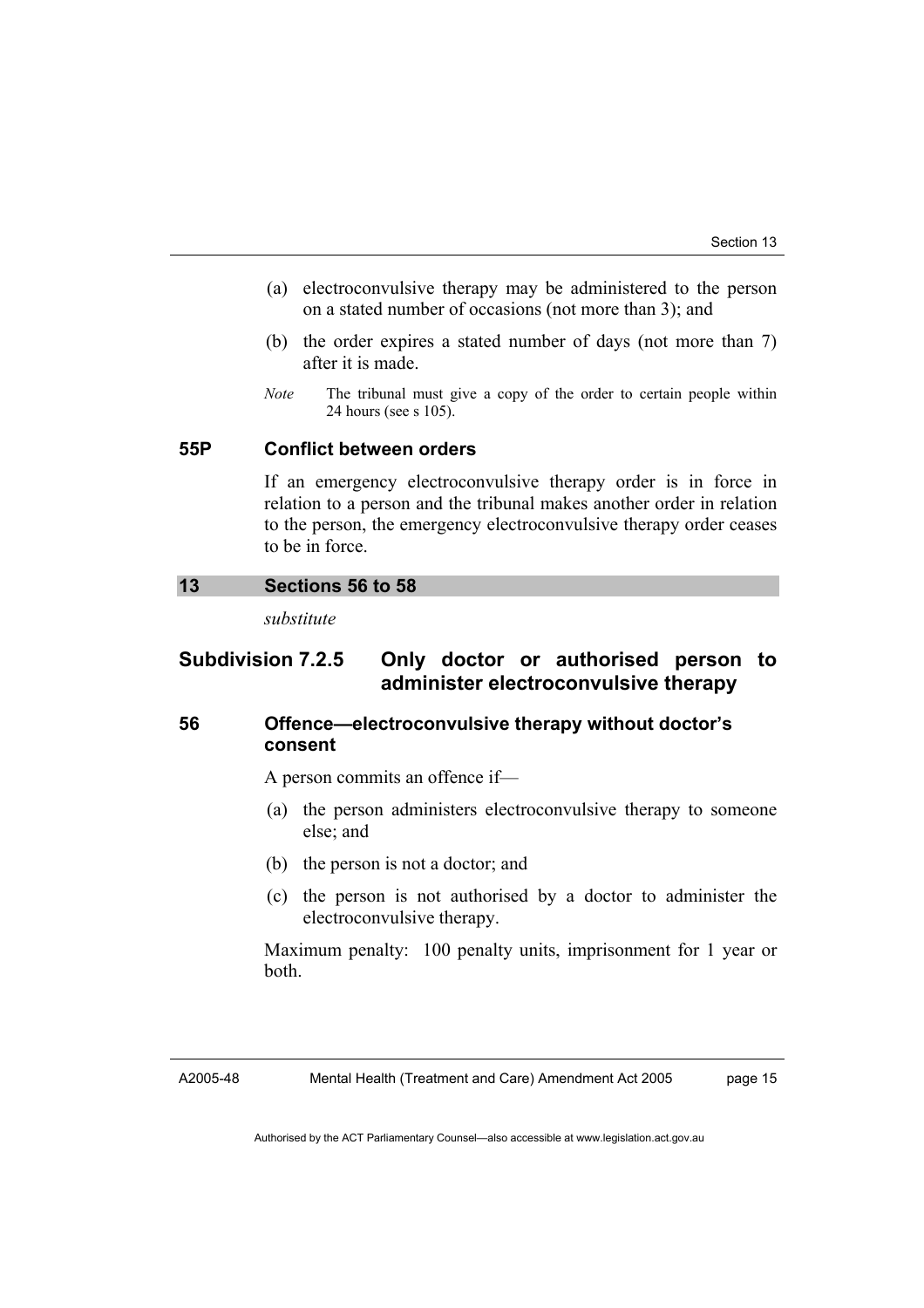#### **Subdivision 7.2.6 Records of electroconvulsive therapy**

#### **57 Doctor must record electroconvulsive therapy**

- (1) A doctor commits an offence if the doctor—
	- (a) administers electroconvulsive therapy to a person; and
	- (b) does not make a record of the administration, including whether the administration was in accordance with an order of the tribunal or was voluntary.

Maximum penalty: 20 penalty units.

- (2) A doctor commits an offence if the doctor—
	- (a) authorises the administration of electroconvulsive therapy to a person; and
	- (b) does not make a record of the authorisation, including whether the administration is to be in accordance with an order of the tribunal or is voluntary.

Maximum penalty: 20 penalty units.

 (3) A doctor commits an offence if the doctor does not give a record of electroconvulsive therapy mentioned in subsection (1) or (2) to a person in charge of the psychiatric institution where the therapy is, or is to be, administered.

Maximum penalty: 20 penalty units.

#### **58 Electroconvulsive therapy records to be kept for 5 years**

A person in charge of a psychiatric institution commits an offence if the person does not keep a record of electroconvulsive therapy given under section 57 (3) for at least 5 years after the day the record is given.

Maximum penalty: 20 penalty units.

page 16 Mental Health (Treatment and Care) Amendment Act 2005

A2005-48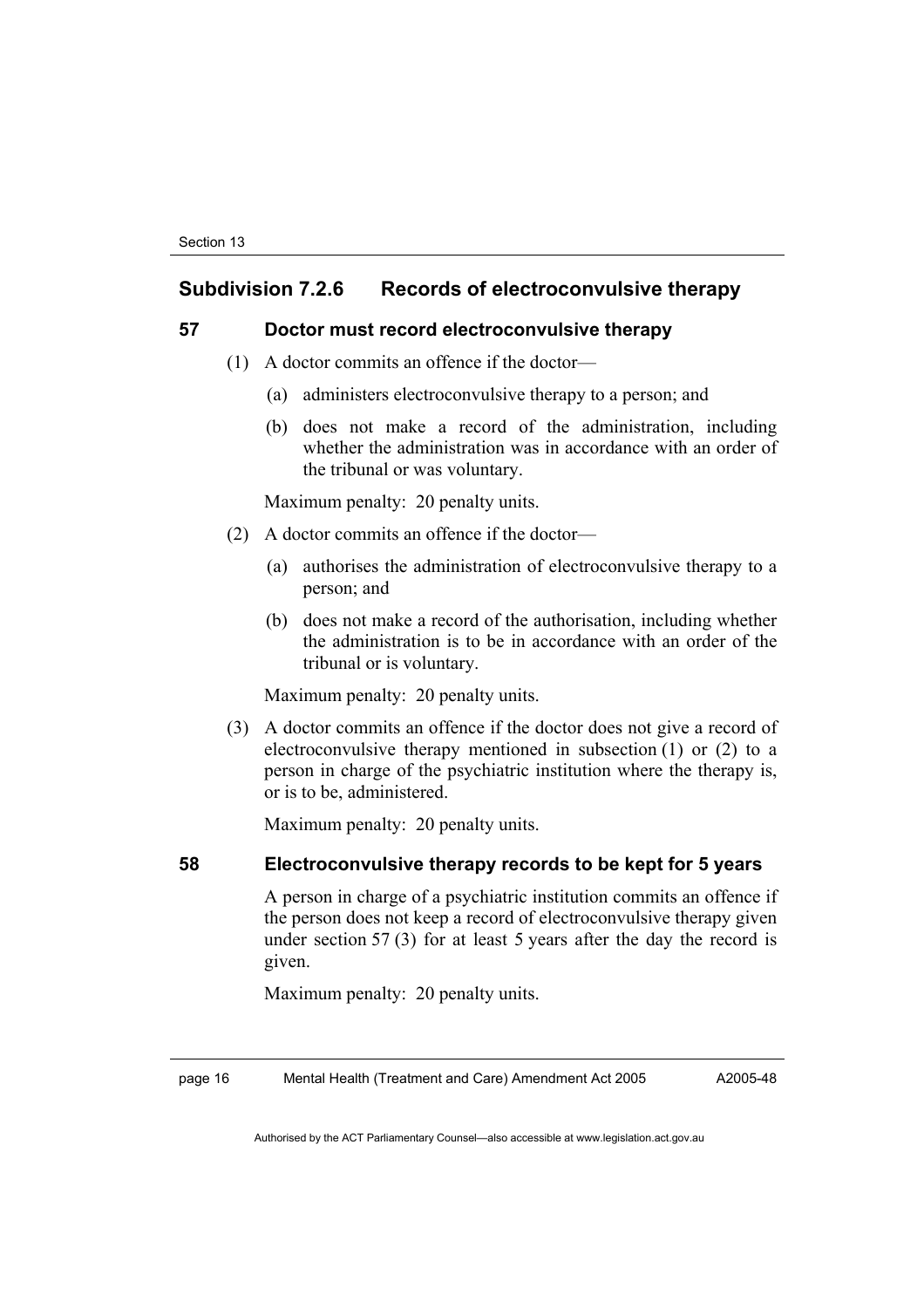#### **14 Section 83**

*substitute* 

#### **83 When tribunal may be constituted by presidential member**

The tribunal may be constituted by only a presidential member for the purpose of the following matters:

- (a) making an order for an assessment under section 16;
- (b) making an order for a person's removal under section 18;
- (c) making an order for a person's detention under section 41 (2);
- (d) making an order for a person's release under section 46.

#### **83A When tribunal must be constituted by more members**

- (1) This section applies to the tribunal constituted by the following members:
	- (a) a presidential member;
	- (b) a psychiatrist member, psychologist member or mental health services member, selected by the president;
	- (c) a community member.
	- *Note* For par (b), the president must select the kind of member the president considers most suitable for the matter (see s 83C).
- (2) The tribunal must be constituted as mentioned in subsection (1) for the purpose of the following matters:
	- (a) making a mental health order;
		- *Note* A *mental health order* is a psychiatric treatment order, a community care or a restriction order:
			- a psychiatric treatment order is made under s 28
			- a community care order is made under s 36
			- a restriction order is made under s 30 or s 36B.

A2005-48 Mental Health (Treatment and Care) Amendment Act 2005 page 17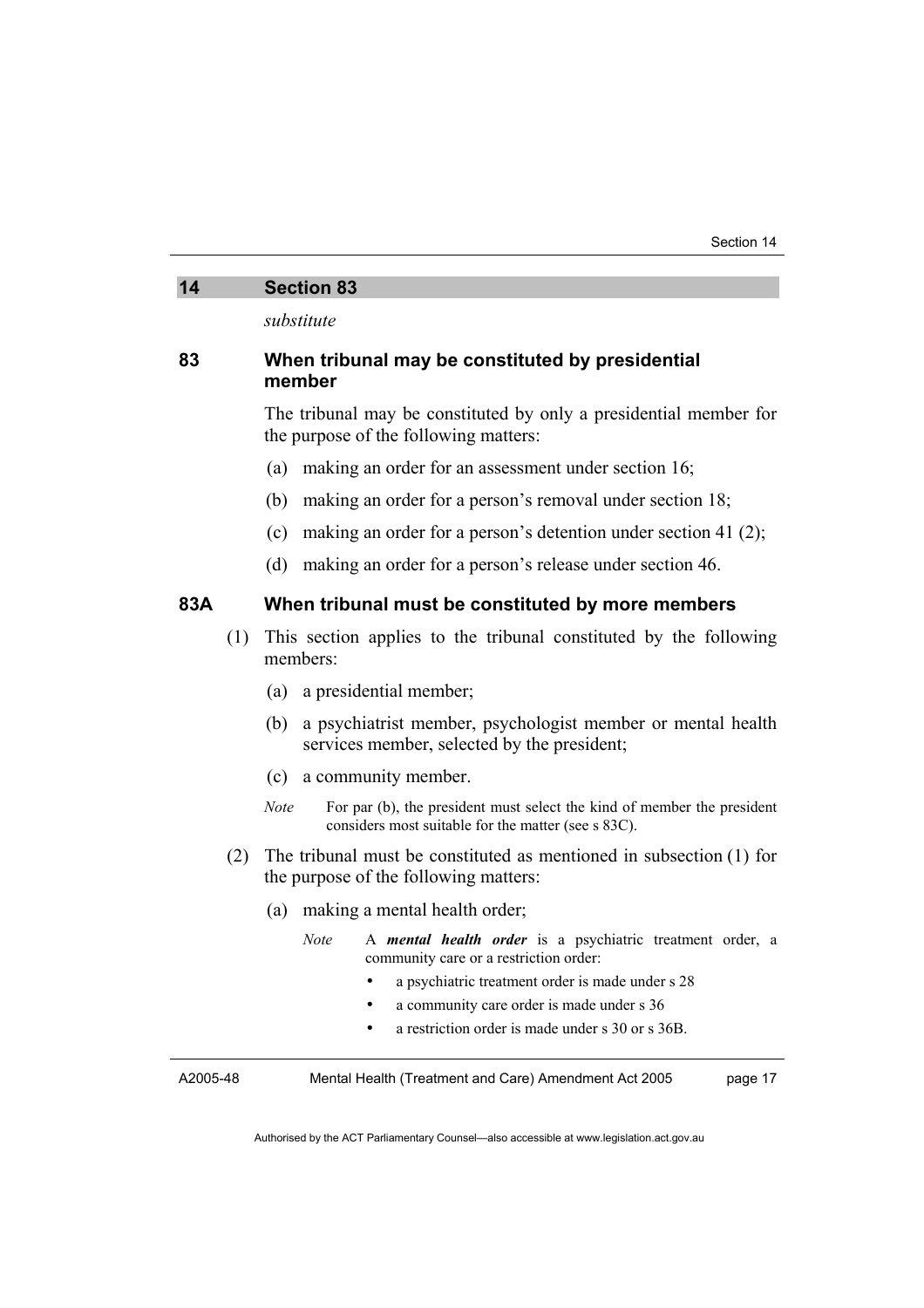- (b) reviewing a mental health order under section 36L;
- (c) making an electroconvulsive therapy order under section 55G;
- (d) making an emergency electroconvulsive therapy order under section 55N:
- (e) reviewing a person's fitness to plead under section 68;
- (f) making a recommendation about a mentally dysfunctional or mentally ill person under section 70;
- (g) reviewing an order for detention under section 72;
- (h) reviewing a condition in force in relation to a person released from detention under section 73.

#### **83B Change of tribunal membership during matter**

- (1) This section applies to the tribunal constituted as mentioned in section 83A.
- (2) If a non-presidential member ceases to be a member, or to be available for the proceeding, before the matter is decided, the presidential member and the remaining non-presidential member may finish the proceeding.
- (3) However, if the presidential member believes that it would be prejudicial to the interests of the person who is the subject of the proceeding, the proceeding must be finished by the tribunal constituted by the presidential member, the remaining non-presidential member and—
	- (a) if the remaining non-presidential member is a community member—a psychiatrist member, psychologist member or mental health services member, selected by the president; or
	- (b) if the remaining non-presidential member is not a community member—a community member.
	- *Note* For par (a), the president must select the kind of member the president considers most suitable for the matter (see s 83C).

page 18 Mental Health (Treatment and Care) Amendment Act 2005 A2005-48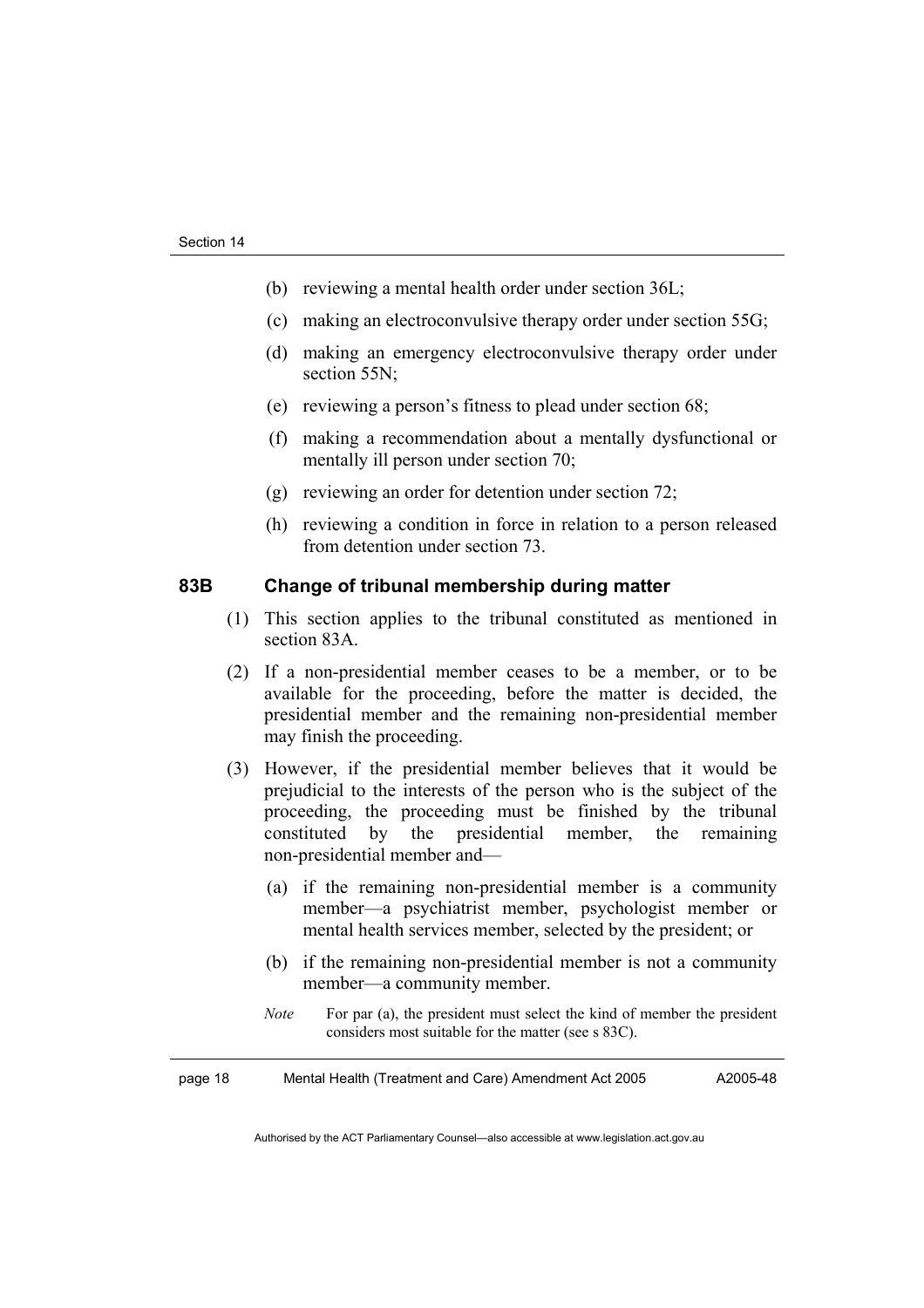(4) If the tribunal is reconstituted under subsection (3), the reconstituted tribunal may have regard to any evidence or information, or documents produced to the tribunal as previously constituted.

#### **83C President to select most suitable members**

If the president must select a member of the tribunal under section 83A (1) (b) or section 83B (3) (a) for a matter, the president must select the kind of member the president considers most suitable for the matter.

#### **83D When magistrate must not be tribunal member**

A magistrate must not constitute the tribunal under section 83, or be a member of the tribunal under section 83A or section 83B, if the proceeding before the tribunal—

- (a) relates to an order made by the magistrate requiring a person to submit to the jurisdiction of the tribunal; or
- (b) arises from a finding made by the magistrate under the *Magistrates Court Act 1930*, part 3.5 (Proceedings for indictable offences) in relation to a person; or
- (c) arises from a decision made by the magistrate in relation to bail for a person.

#### **15 Deciding questions Section 85 (2)**

#### *substitute*

- (2) If there is a division of opinion about another question arising in a proceeding, the question is decided—
	- (a) according to the opinion of the majority of members constituting the tribunal; or
	- (b) if there is no majority on the question—according to the opinion of the presidential member.

A2005-48 Mental Health (Treatment and Care) Amendment Act 2005 page 19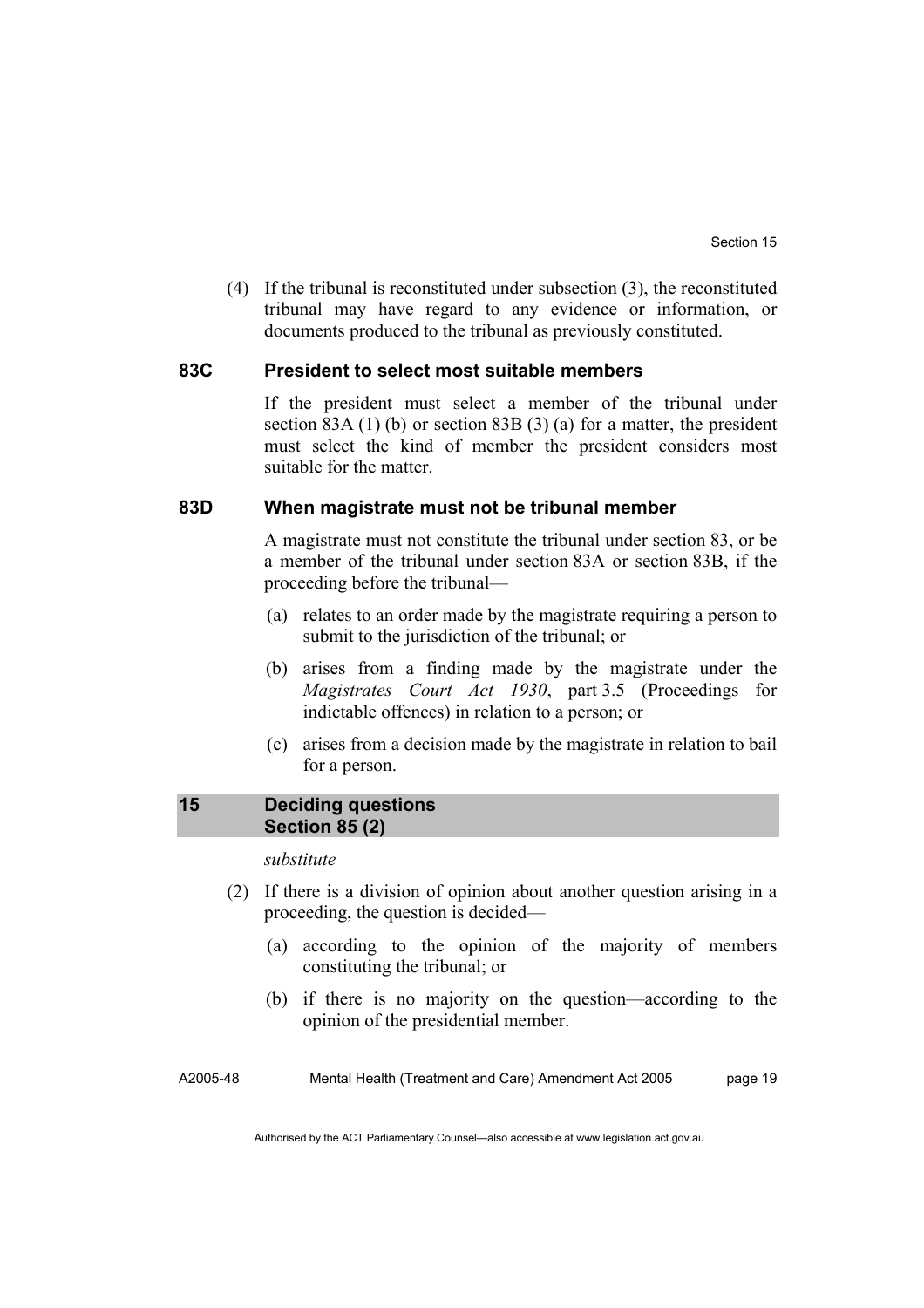Section 16

| 16  |     | <b>Section 105</b>                                                                                                                                       |  |  |
|-----|-----|----------------------------------------------------------------------------------------------------------------------------------------------------------|--|--|
|     |     | substitute                                                                                                                                               |  |  |
| 105 |     | Who is given a copy of the order?                                                                                                                        |  |  |
|     | (1) | The registrar must give a copy of a tribunal order to-                                                                                                   |  |  |
|     |     | the person who is the subject of the order; and<br>(a)                                                                                                   |  |  |
|     |     | if the person has a representative—the representative; and<br>(b)                                                                                        |  |  |
|     |     | if the person is a child—the child's parents; and<br>(c)                                                                                                 |  |  |
|     |     | (d)<br>if the person has a guardian—the guardian; and                                                                                                    |  |  |
|     |     | if the person has made a power of attorney under the <i>Powers of</i><br>(e)<br>Attorney Act 1956—the donee under the power of attorney;<br>and          |  |  |
|     |     | if the person has made a power of attorney under the <i>Medical</i><br>(f)<br><i>Treatment Act 1994</i> —the grantee under the power of attorney;<br>and |  |  |
|     |     | the public advocate; and<br>(g)                                                                                                                          |  |  |
|     |     | if the person was referred to the tribunal under section 15<br>(h)<br>(Referrals)—the referring officer; and                                             |  |  |
|     |     | if the person was ordered to submit to the jurisdiction of the<br>(i)<br>tribunal by a court—the court; and                                              |  |  |
|     |     | if the order requires the person to be admitted to a facility or<br>(i)<br>institution—the person in charge of that facility or institution;<br>and      |  |  |
|     |     | any other person stated in the order under section 104 (b).<br>(k)                                                                                       |  |  |

A2005-48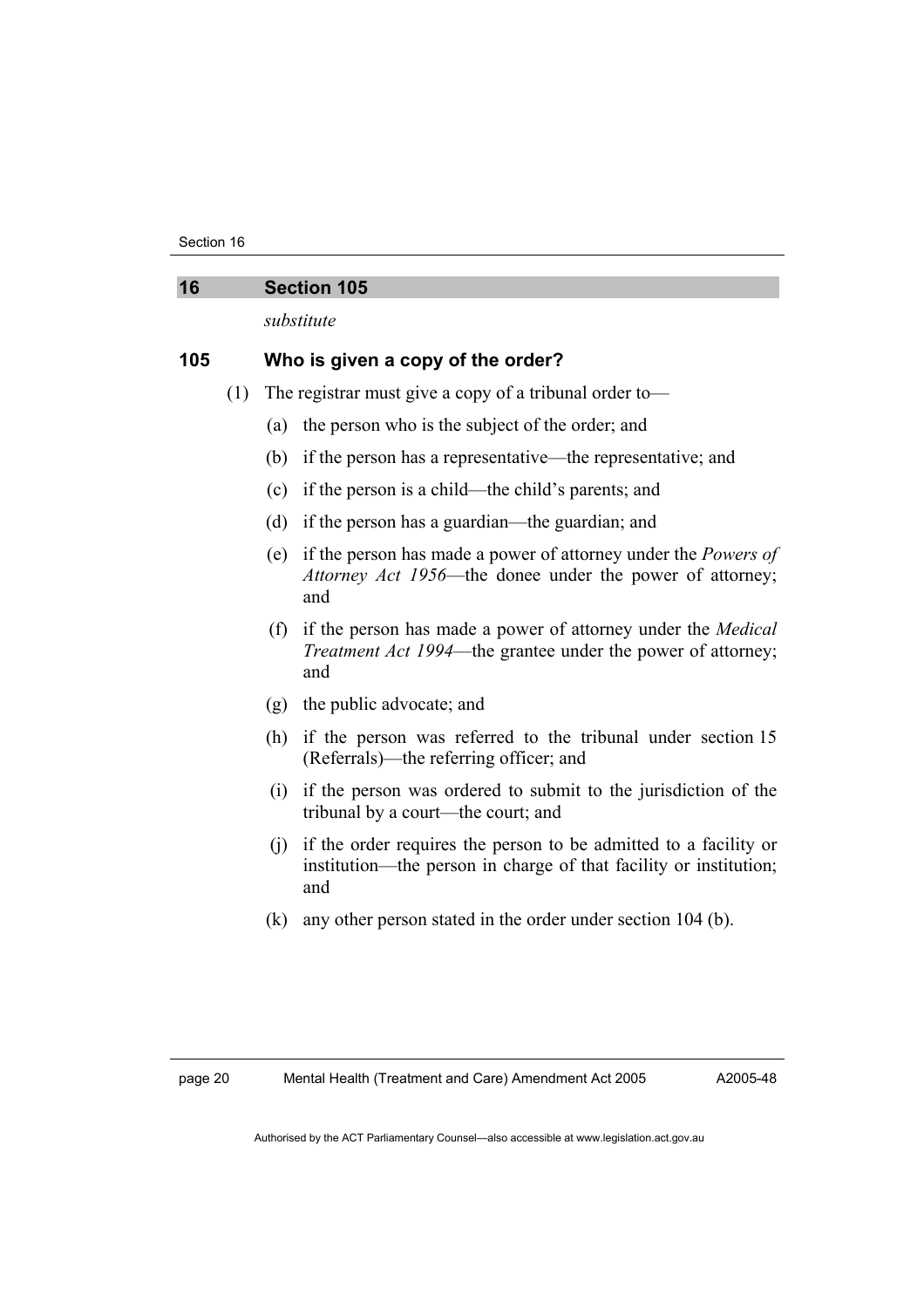- (2) The registrar must also give a copy of the following tribunal orders to the chief psychiatrist:
	- (a) a psychiatric treatment order;
	- (b) a restriction order in relation to a person subject to a psychiatric treatment order;
	- (c) an electroconvulsive therapy order;
	- (d) an emergency electroconvulsive therapy order.
- (3) The registrar must also give a copy of the following tribunal orders to the care coordinator:
	- (a) a community care order;
	- (b) a restriction order in relation to a person subject to a community care order.
- (4) The tribunal must give a copy of an emergency electroconvulsive therapy order to the relevant people mentioned in subsection (1) and (2) within 24 hours after the order is made.

*Note* For how documents may be served, see the Legislation Act, pt 19.5.

- (5) Until the *Public Advocate Act 2005* commences, the reference in subsection  $(1)$  (g) to the public advocate is a reference to the community advocate.
- (6) Subsection (5) and this subsection expire on the day the *Public Advocate Act 2005* commences.

page 21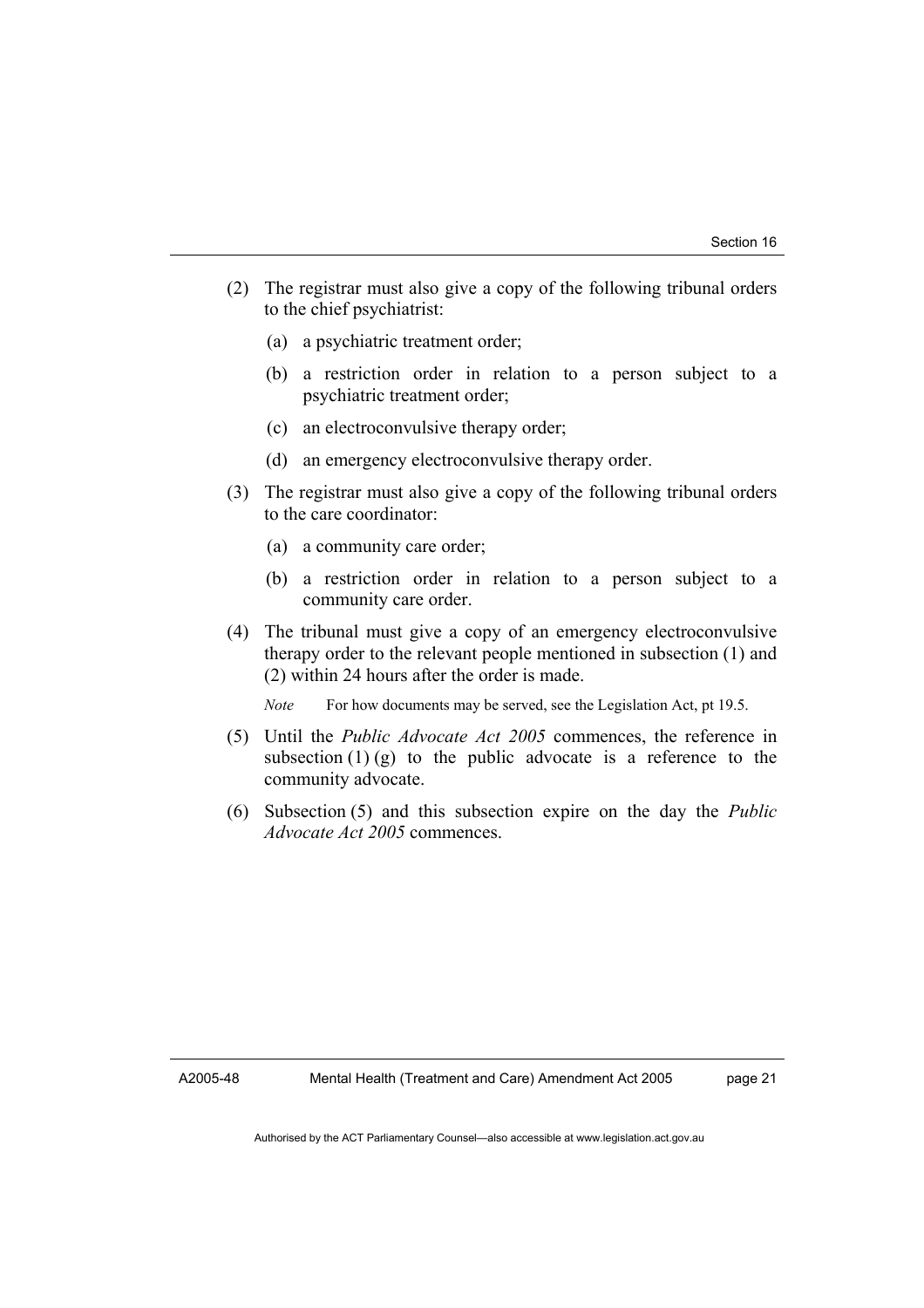Section 17

#### **17 New dictionary**

*insert* 

## **Dictionary**

#### (see s 3)

*Note 1* The Legislation Act contains definitions and other provisions relevant to this Act.

- *Note 2* For example, the Legislation Act, dict, pt 1, defines the following terms:
	- $\bullet$  chief executive (see s 163)
	- child
	- director of public prosecutions
	- discrimination commissioner
	- doctor
	- domestic partner (see s 169 (1))
	- expire
	- guardianship tribunal
	- lawyer
	- magistrate
	- Magistrates Court
	- make
	- parent
	- police officer
	- proceeding
	- public advocate
	- registrar
	- Supreme Court
	- writing.

*agreement*, for part 5A (Interstate application of mental health laws)—see section 48B.

page 22 Mental Health (Treatment and Care) Amendment Act 2005

A2005-48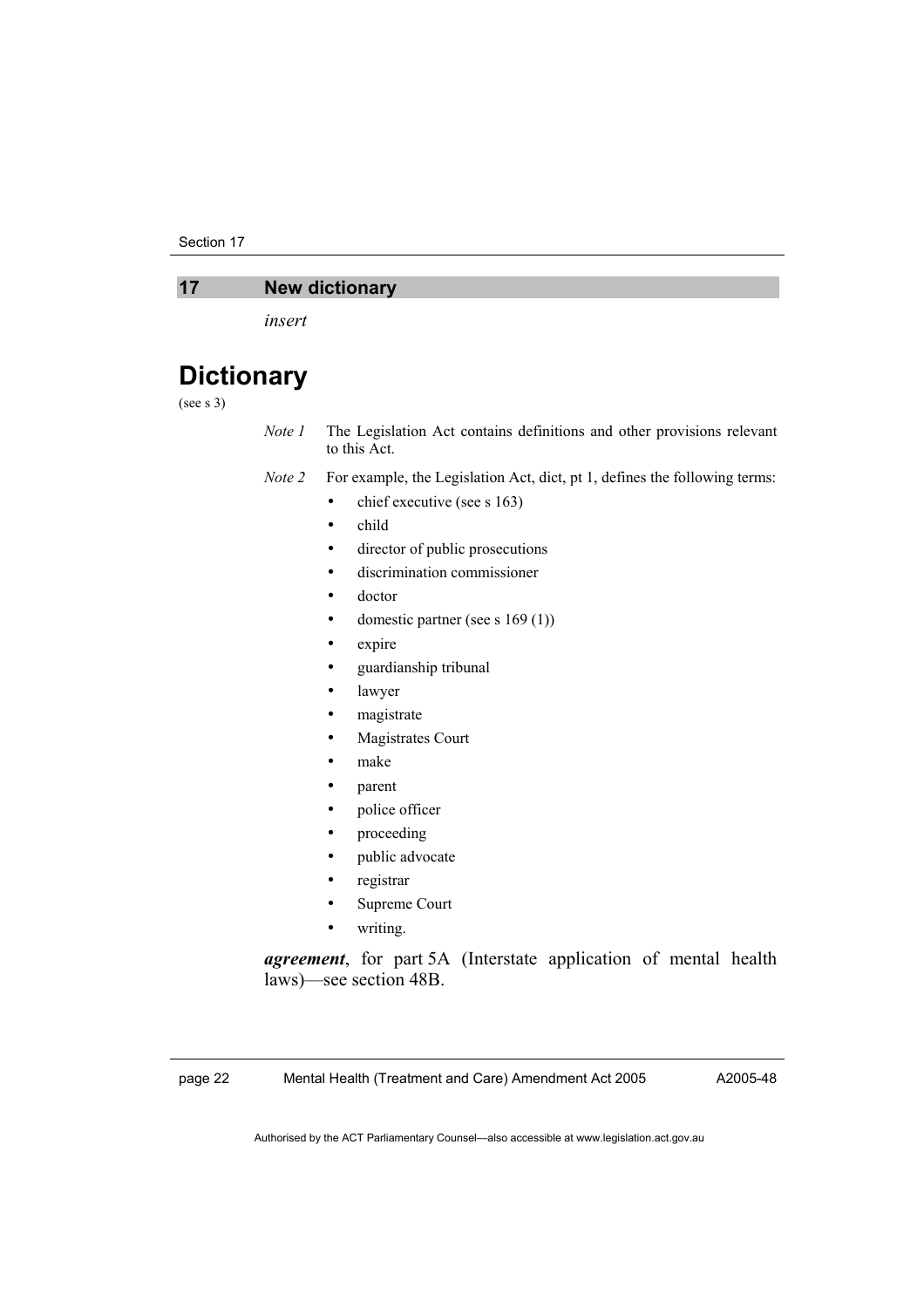*corresponding law*, for part 5A (Interstate application of mental health laws)—see section 48B.

*custodial order*, for part 5A (Interstate application of mental health laws)—see section 48B.

*electroconvulsive therapy*—see section 55.

*electroconvulsive therapy order*—see section 55F.

*emergency electroconvulsive therapy order*—see section 55M.

*informed consent*, for part 7 (Electroconvulsive therapy and psychiatric surgery)—see section 54.

*interstate custodial patient*, for part 5A (Interstate application of mental health laws)—see section 48B.

*interstate non-custodial order*, for part 5A (Interstate application of mental health laws)—see section 48B.

*licence*, for part 12 (Private psychiatric institutions)—see section 123.

*licensed premises*, for part 12 (Private psychiatric institutions)—see section 123.

*licensee*, for part 12 (Private psychiatric institutions)—see section 123.

*non-custodial order*, for part 5A (Interstate application of mental health laws)—see section 48B.

*psychiatric institution*, for part 12 (Private psychiatric institutions)—see section 123.

*responsible person*, for part 6 (Rights of mentally dysfunctional or mentally ill persons)—see section 49.

*State*, for part 5A (Interstate application of mental health laws)—see section 48B.

A2005-48 Mental Health (Treatment and Care) Amendment Act 2005 page 23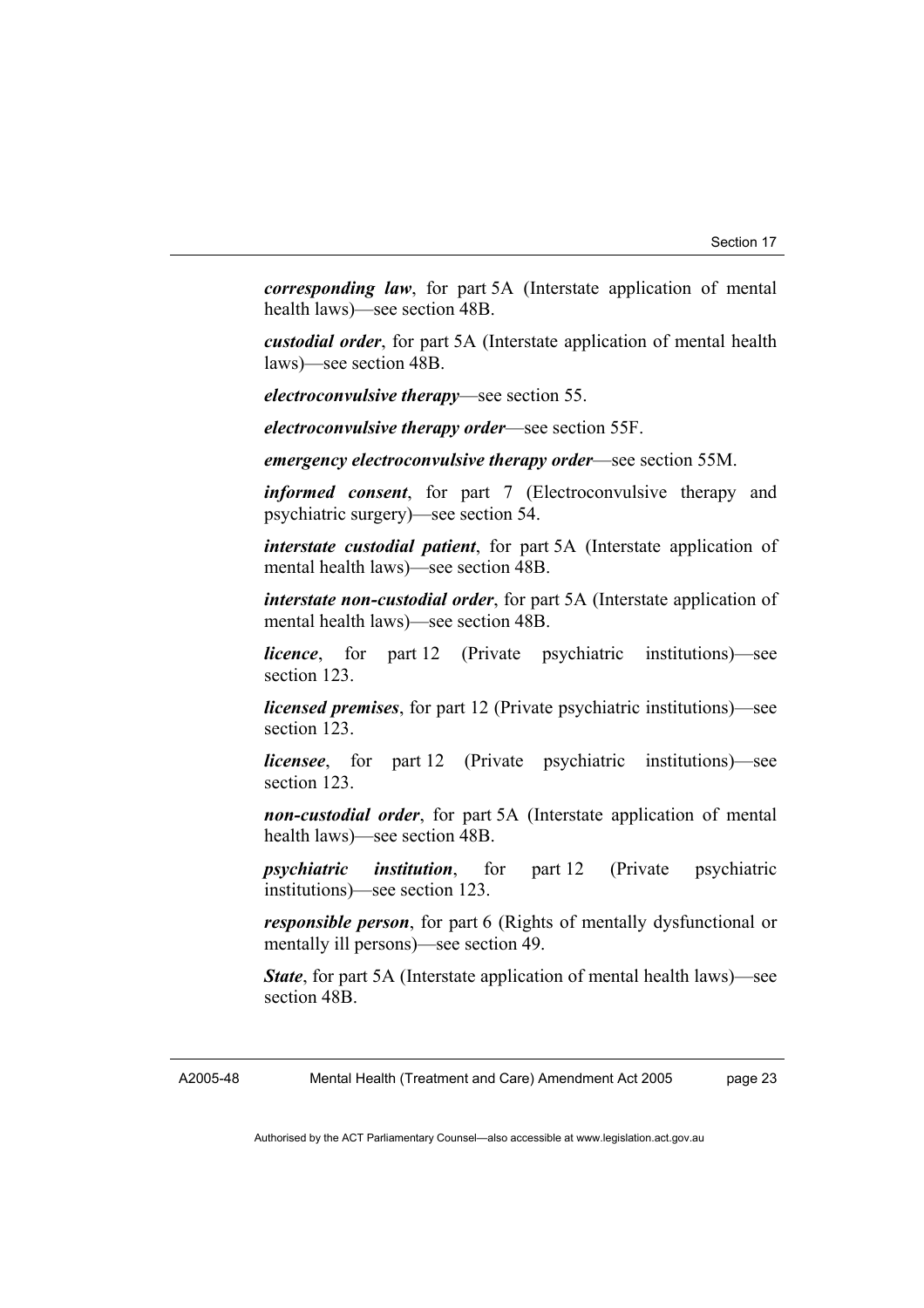#### Section 18

#### **18 Further amendments**

*omit* 

convulsive therapy

*substitute* 

electroconvulsive therapy

*in* 

- $\bullet$  section 11 $(d)$
- section 29 (1) (b) (i)
- part 7 heading
- section 54 (3), definition of *procedure*, paragraph (a)
- section  $142 (1) (a)$
- section  $142(2)(a)$
- section 143 $(a)$

page 24 Mental Health (Treatment and Care) Amendment Act 2005

A2005-48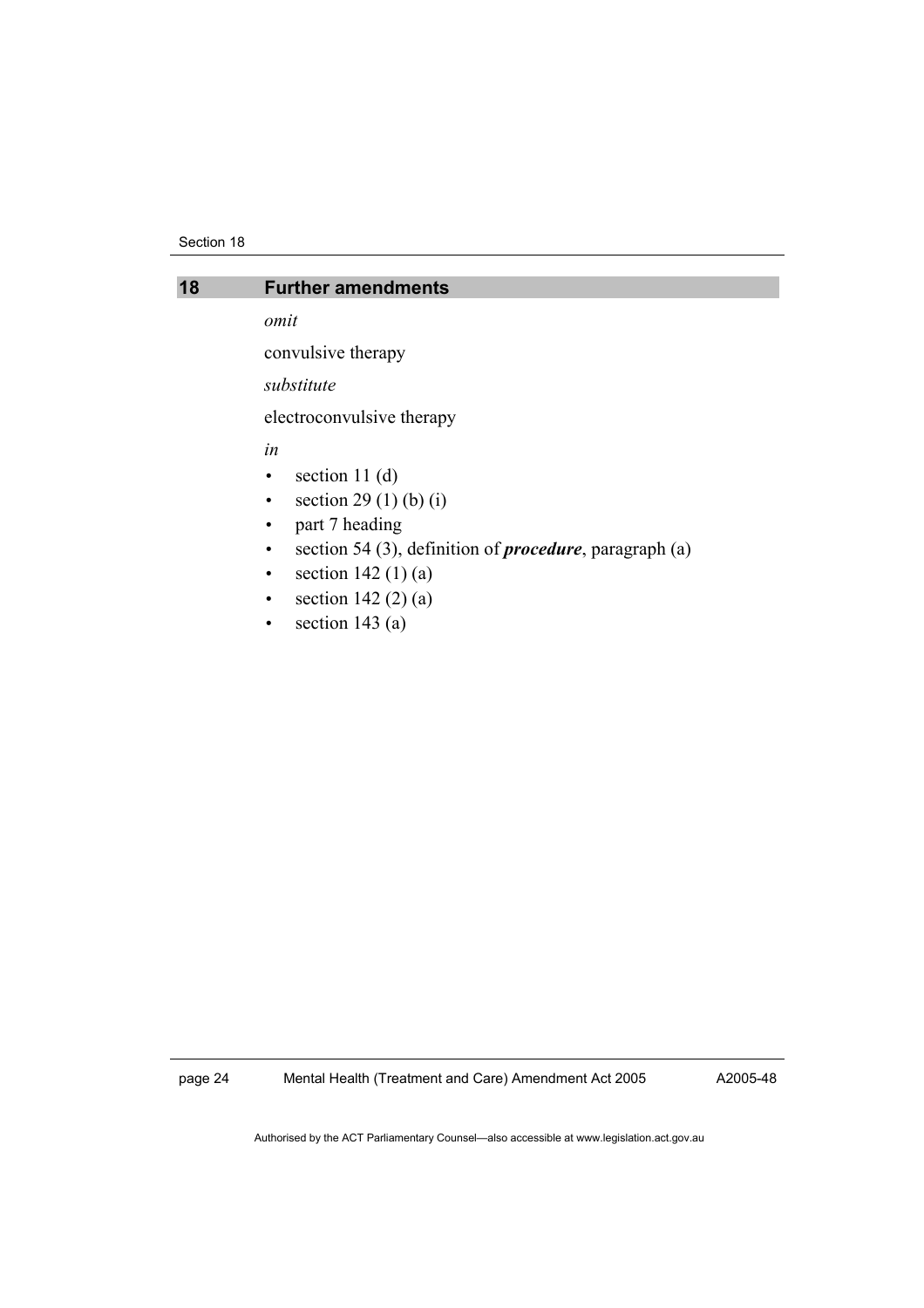Amendment [1.1]

## **Schedule 1 Consequential amendments**

(see s 3)

## **Part 1.1 Children and Young People Act 1999**

#### **[1.1] Dictionary, definitions of** *mental dysfunction***,** *mental health order* **and** *mental illness*

*omit* 

section 4

*substitute* 

dictionary

## **Part 1.2 Crimes Act 1900**

#### **[1.2] Section 300, definition of** *mental health order*

*substitute* 

*mental health order*—see the *Mental Health (Treatment and Care) Act 1994*, dictionary.

**[1.3] Section 300, definition of** *mental illness*

*omit* 

section 4

*substitute* 

dictionary

#### A2005-48

Mental Health (Treatment and Care) Amendment Act 2005

page 25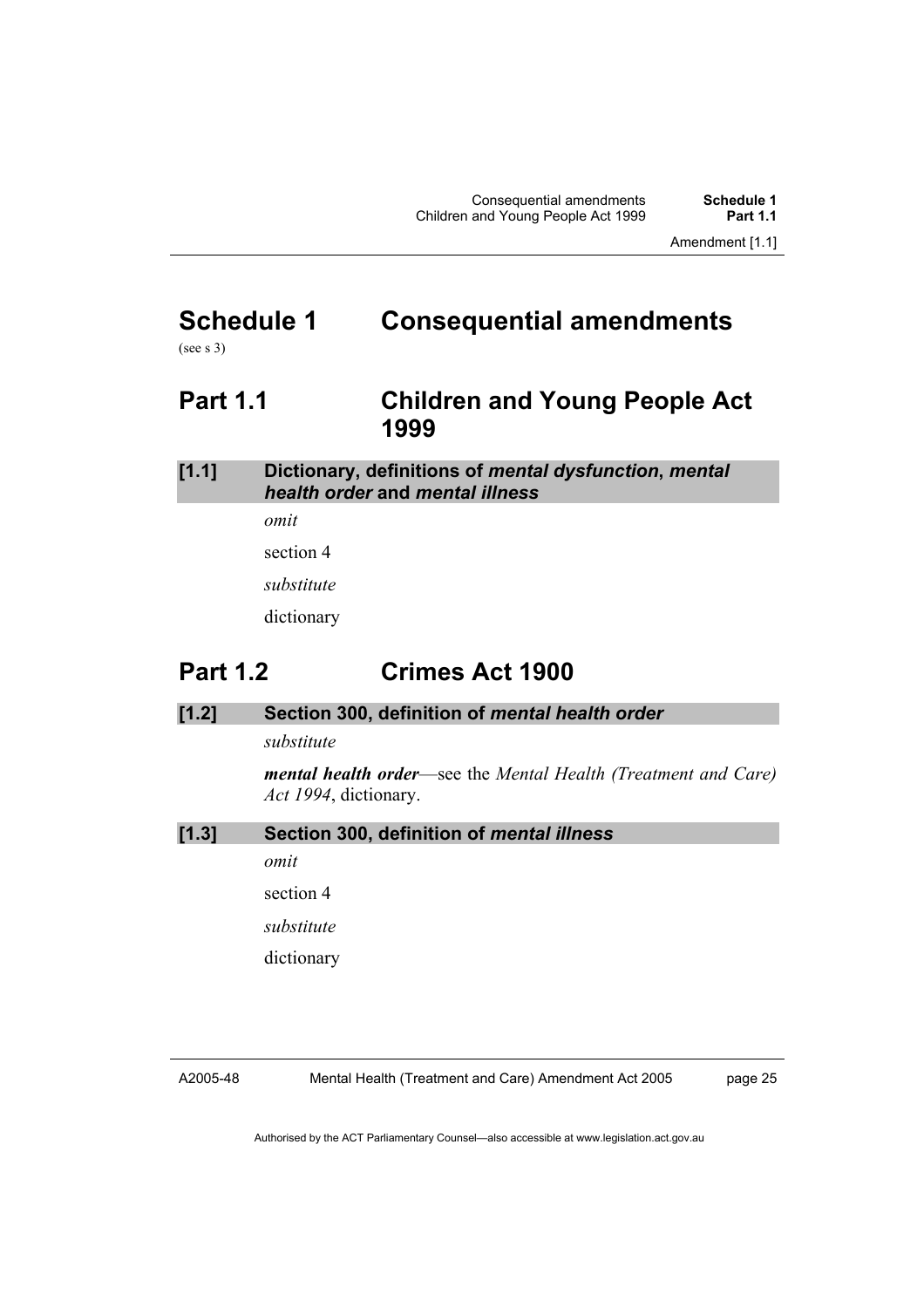**Schedule 1 Consequential amendments**<br>**Part 1.3 Guardianship and Managem Part 1.3** Guardianship and Management of Property Act 1991 Amendment [1.4]

#### **[1.4] Section 309 (4), definitions of** *approved health facility* **and** *approved mental health facility*

*omit* 

section 4

*substitute* 

dictionary

#### **[1.5] Section 334 (3) (d)**

*omit* 

section 26 or 27

*substitute* 

section 26 (What tribunal must take into account) or section 27 (Tribunal may not order particular drugs etc)

## **Part 1.3 Guardianship and Management of Property Act 1991**

#### **[1.6] Section 70 (1)**

*omit* 

psychiatric illness, convulsive therapy

*substitute* 

mental illness, electroconvulsive therapy

| $[1.7]$ | Section 70 (1), new note |                                                                                                                                                                    |  |  |
|---------|--------------------------|--------------------------------------------------------------------------------------------------------------------------------------------------------------------|--|--|
|         | insert                   |                                                                                                                                                                    |  |  |
|         | <i>Note</i>              | Treatment for mental illness, including electroconvulsive therapy and<br>psychiatric surgery, is dealt with in the Mental Health (Treatment and<br>Care) Act 1994. |  |  |

page 26 Mental Health (Treatment and Care) Amendment Act 2005

A2005-48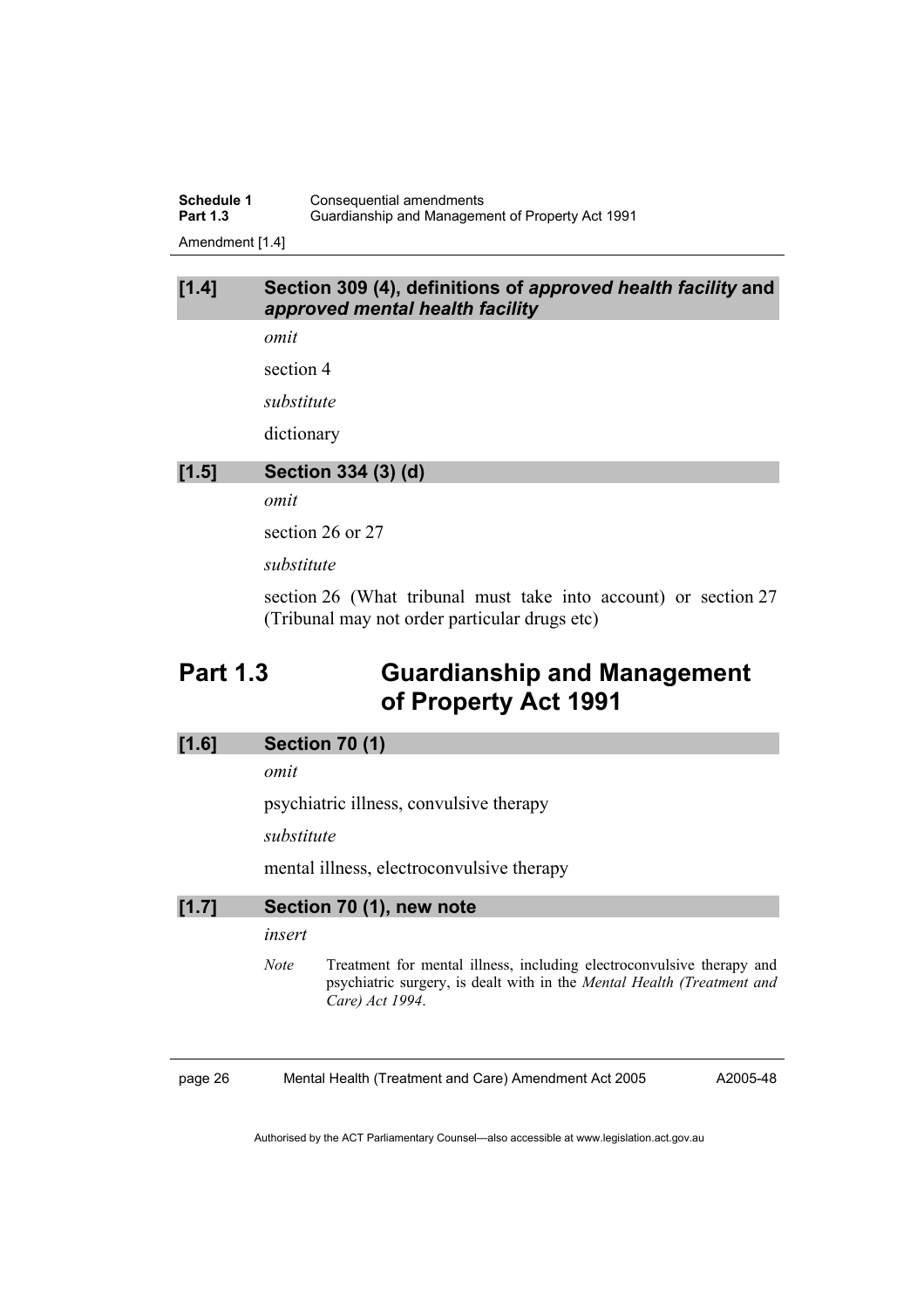#### **[1.8] Dictionary, definition of** *convulsive therapy*

*omit* 

#### **[1.9] Dictionary, new definitions**

*insert* 

*electroconvulsive therapy*—see the *Mental Health (Treatment and Care) Act 1994*, section 55.

*mental illness*—see the *Mental Health (Treatment and Care) Act 1994*, dictionary.

#### **[1.10] Dictionary, definition of** *prescribed medical procedure***, paragraph (f)**

*omit* 

psychiatric illness, convulsive therapy

*substitute* 

mental illness, electroconvulsive therapy

#### **[1.11] Dictionary, definition of** *psychiatric illness*

*omit* 

#### **[1.12] Dictionary, definition of** *psychiatric surgery*

*substitute* 

*psychiatric surgery*—see the *Mental Health (Treatment and Care) Act 1994*, dictionary.

A2005-48

page 27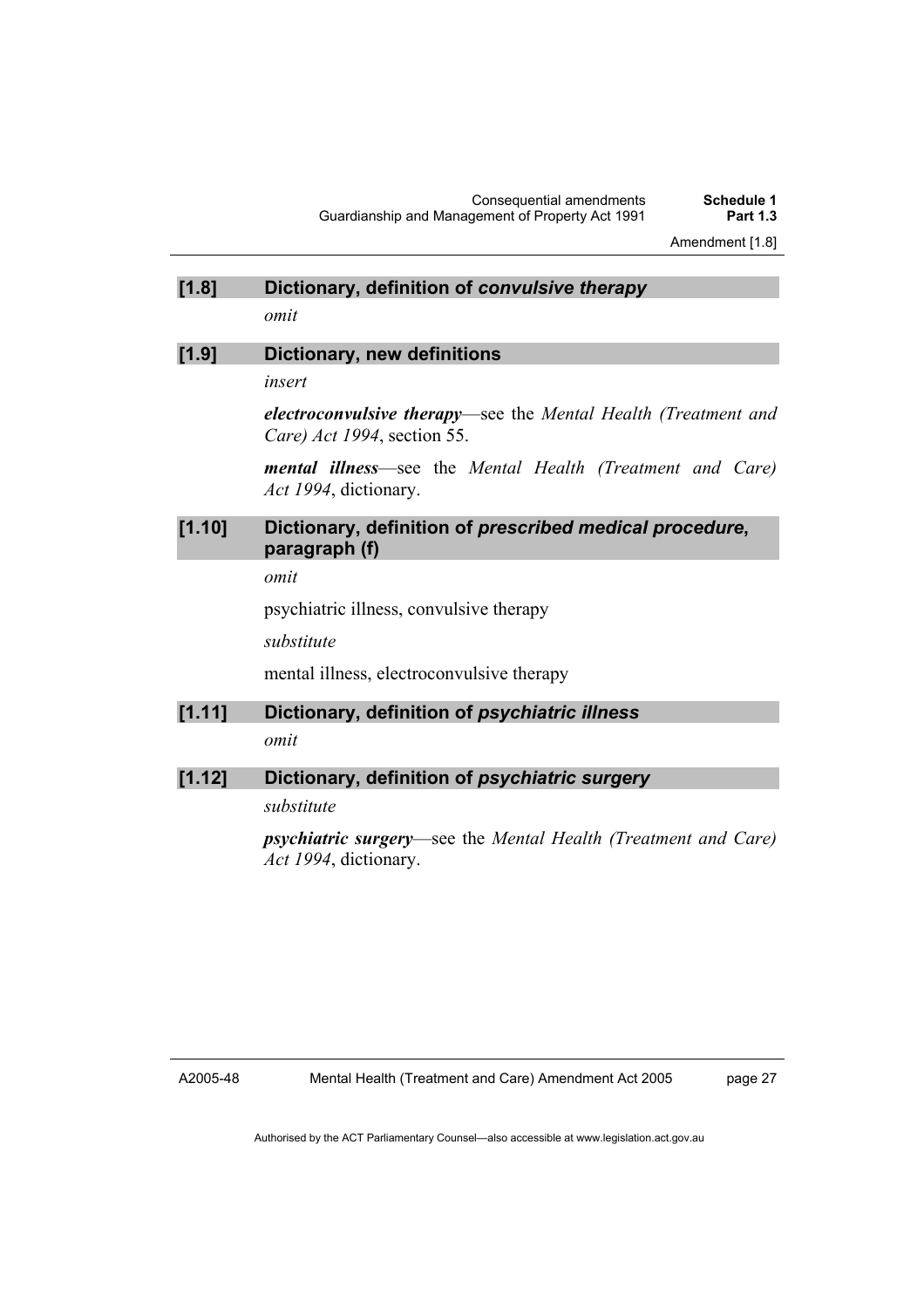**Schedule 1 Consequential amendments**<br>**Part 1.4 Health Professionals Legisla** Health Professionals Legislation Amendment Act 2004

Amendment [1.13]

## **Part 1.4 Health Professionals Legislation Amendment Act 2004**

#### **[1.13] Schedule 6, amendment 6.9**

*substitute* 

#### **[6.9] Dictionary, definition of** *mental health nurse*

*substitute* 

*mental health nurse* means a person registered as a nurse under the *Health Professionals Act 2004* in the specialist area of mental health nurse.

*Note* Under the *Mutual Recognition Act 1992* (Cwlth), s 25 people registered as nurses in a specialty in a State may be deemed to be registered in the specialty in the ACT.

## **Part 1.5 Powers of Attorney Act 1956**

#### **[1.14] Section 13 (3)**

*omit* 

psychiatric illness, convulsive therapy

*substitute* 

mental illness, electroconvulsive therapy

#### **[1.15] Section 13 (3), new note**

*insert* 

*Note* Treatment for mental illness, including electroconvulsive therapy and psychiatric surgery, is dealt with in the *Mental Health (Treatment and Care) Act 1994*.

page 28 Mental Health (Treatment and Care) Amendment Act 2005

A2005-48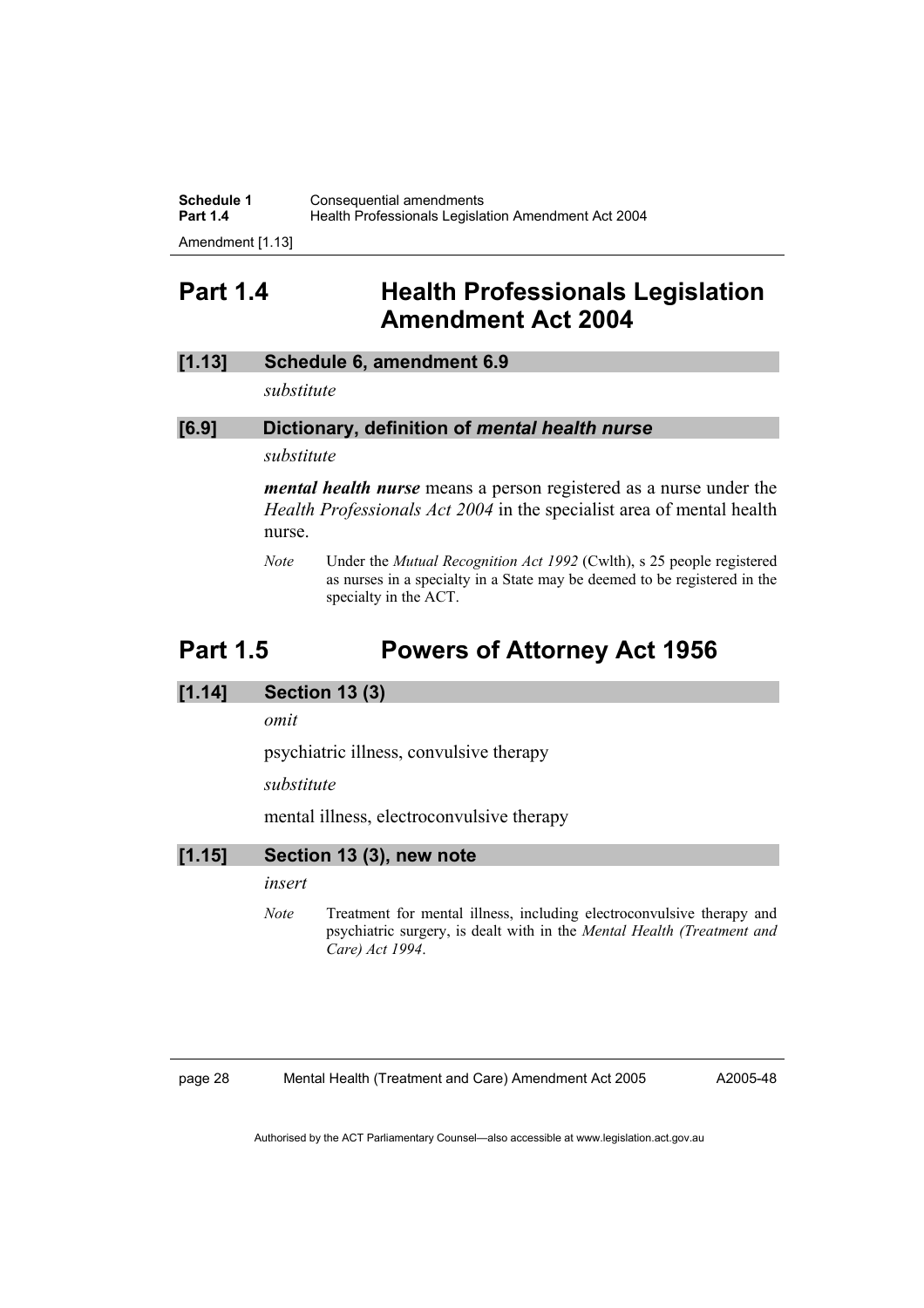#### **[1.16] Section 13 (4)**

*omit* 

psychiatric illness, convulsive therapy

*substitute* 

mental illness, electroconvulsive therapy

#### **[1.17] Section 13 (5)**

*substitute* 

(5) In this section:

*electroconvulsive therapy*—see the *Mental Health (Treatment and Care) Act 1994*, dictionary.

*mental illness*—see the *Mental Health (Treatment and Care) Act 1994*, dictionary.

*psychiatric surgery*—see the *Mental Health (Treatment and Care) Act 1994*, dictionary.

#### **Endnotes**

#### **1 Presentation speech**

Presentation speech made in the Legislative Assembly on 30 June 2005.

#### **2 Notification**

Notified under the Legislation Act on 6 September 2005.

#### **3 Republications of amended laws**

For the latest republication of amended laws, see www.legislation.act.gov.au.

A2005-48

Mental Health (Treatment and Care) Amendment Act 2005

page 29